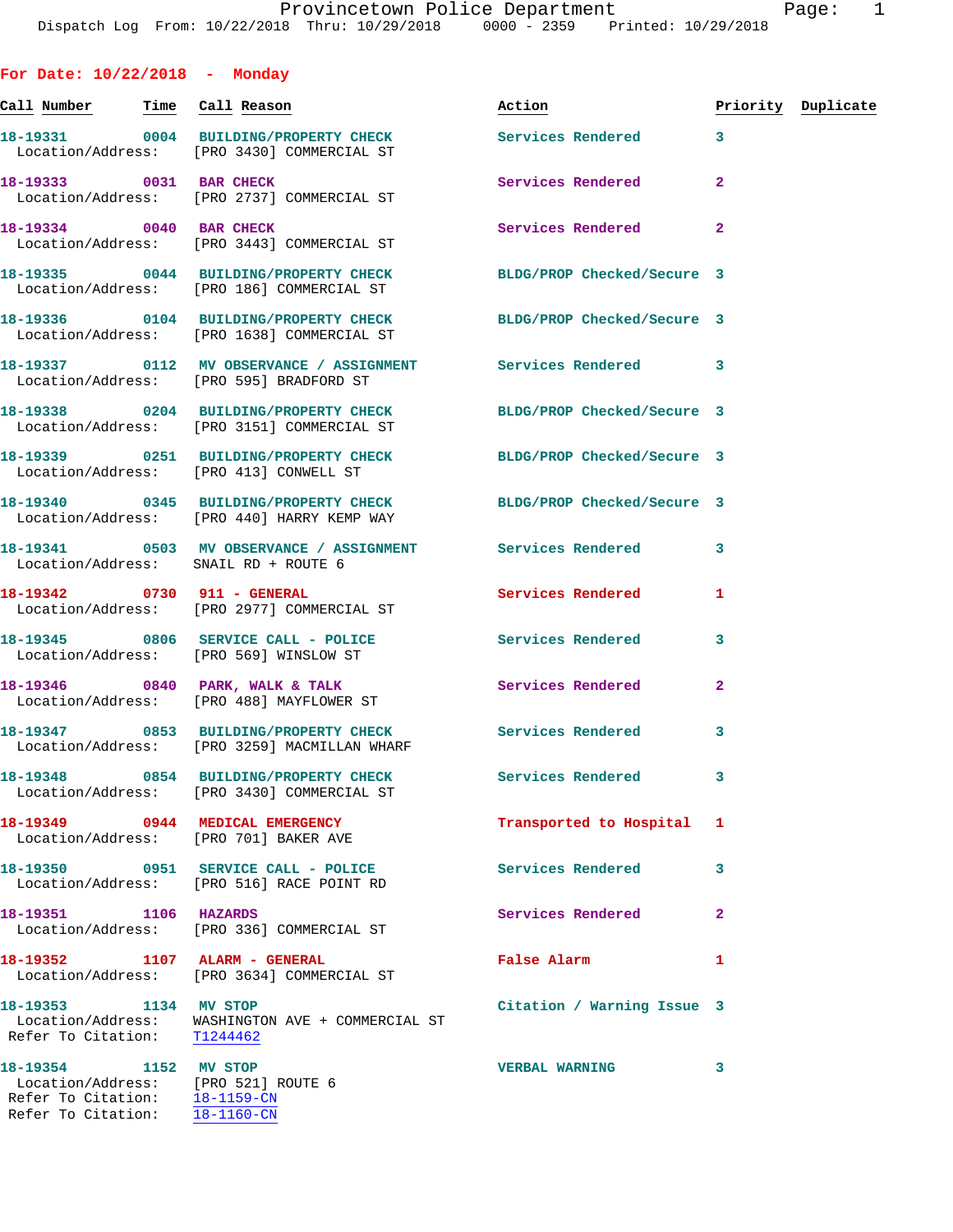|                                                                                   | Dispatch Log From: 10/22/2018 Thru: 10/29/2018 0000 - 2359 Printed: 10/29/2018                                                 | Provincetown Police Department |                | Page: 2 |  |
|-----------------------------------------------------------------------------------|--------------------------------------------------------------------------------------------------------------------------------|--------------------------------|----------------|---------|--|
| Refer To Arrest: 18-189-AR                                                        | Location/Address: [PRO 542] SHANK PAINTER RD                                                                                   |                                | $\overline{2}$ |         |  |
|                                                                                   | 18-19356 1246 MV STOP<br>Location/Address: [PRO 2518] ROUTE 6<br>Refer To Citation: T1244463                                   | Citation / Warning Issue 3     |                |         |  |
|                                                                                   | 18-19357 1252 SERVICE CALL - POLICE 3 Services Rendered 3<br>Location/Address: [PRO 516] RACE POINT RD                         |                                |                |         |  |
|                                                                                   | 18-19359 1312 MV STOP<br>Location/Address: [PRO 2521] ROUTE 6<br>Refer To Citation: 18-1161-CN                                 | <b>VERBAL WARNING</b>          | 3              |         |  |
|                                                                                   | 18-19358 1316 MV OBSERVANCE / ASSIGNMENT Services Rendered 3<br>Location/Address: RACE POINT RD + SEASHORE PARK DR             |                                |                |         |  |
|                                                                                   | 18-19360 1607 MEDICAL EMERGENCY<br>Location/Address: [PRO 1449] ATKINS MAYO RD                                                 | Transported to Hospital 1      |                |         |  |
|                                                                                   | 18-19361 1719 BUILDING/PROPERTY CHECK Services Rendered 3<br>Location/Address: [PRO 2483] COMMERCIAL ST                        |                                |                |         |  |
|                                                                                   | 18-19362 1729 MV OBSERVANCE / ASSIGNMENT Services Rendered 3<br>Location/Address: ROUTE 6 + SNAIL RD                           |                                |                |         |  |
| 18-19363 1734 MV STOP<br>Location/Address: ROUTE 6<br>Refer To Citation: T1244595 |                                                                                                                                | Citation / Warning Issue 3     |                |         |  |
|                                                                                   | 18-19364 1804 BUILDING/PROPERTY CHECK Services Rendered 3<br>Location/Address: [PRO 3430] COMMERCIAL ST                        |                                |                |         |  |
|                                                                                   | 18-19365 1809 BUILDING/PROPERTY CHECK Services Rendered<br>Location/Address: [PRO 2977] COMMERCIAL ST                          |                                | 3              |         |  |
|                                                                                   | 18-19367 1817 BUILDING/PROPERTY CHECK BLDG/PROP Checked/Secure 3<br>Location/Address: [PRO 2169] COMMERCIAL ST                 |                                |                |         |  |
|                                                                                   | 18-19366 1820 PARK, WALK & TALK 1999 No Action Required 2<br>Location: [PRO 3431] LOPES SQUARE                                 |                                |                |         |  |
|                                                                                   | 18-19368 1821 BAR CHECK<br>Location/Address: [PRO 399] COMMERCIAL ST                                                           | No Action Required             | -2             |         |  |
| Location/Address: [PRO 701] BAKER AVE                                             | 18-19369 1825 MEDICAL EMERGENCY                                                                                                | Transported to Hospital 1      |                |         |  |
|                                                                                   | 18-19371 1829 PARKING COMPLAINT<br>Location/Address: [PRO 874] COMMERCIAL ST                                                   | Services Rendered              | 3              |         |  |
|                                                                                   | 18-19372 2006 MV OBSERVANCE / ASSIGNMENT Services Rendered<br>Location/Address: BRADFORD ST + HOWLAND ST                       |                                | 3              |         |  |
| 18-19373 2007 MV STOP<br>Refer To Citation: 18-1162-CN                            | Location/Address: BRADFORD ST + MILLER HILL RD                                                                                 | <b>VERBAL WARNING</b>          | 3              |         |  |
| 18-19375 2043 MV STOP                                                             | $\begin{tabular}{ll} Location/Address: & \texttt{BRADFORD} ST + THISTLEMORE RD \\ Refer To Citation: & T1244596 \end{tabular}$ | Citation / Warning Issue 3     |                |         |  |
|                                                                                   | 18-19376 2112 BUILDING/PROPERTY CHECK Services Rendered<br>Location/Address: [PRO 2540] RACE POINT RD                          |                                | 3              |         |  |
|                                                                                   | 18-19377 2120 BUILDING/PROPERTY CHECK<br>Location/Address: [PRO 2490] PROVINCELANDS RD                                         | Services Rendered              | 3              |         |  |
|                                                                                   | 18-19378 2133 BUILDING/PROPERTY CHECK<br>Location/Address: [PRO 564] BAYBERRY AVE                                              | Services Rendered              | 3              |         |  |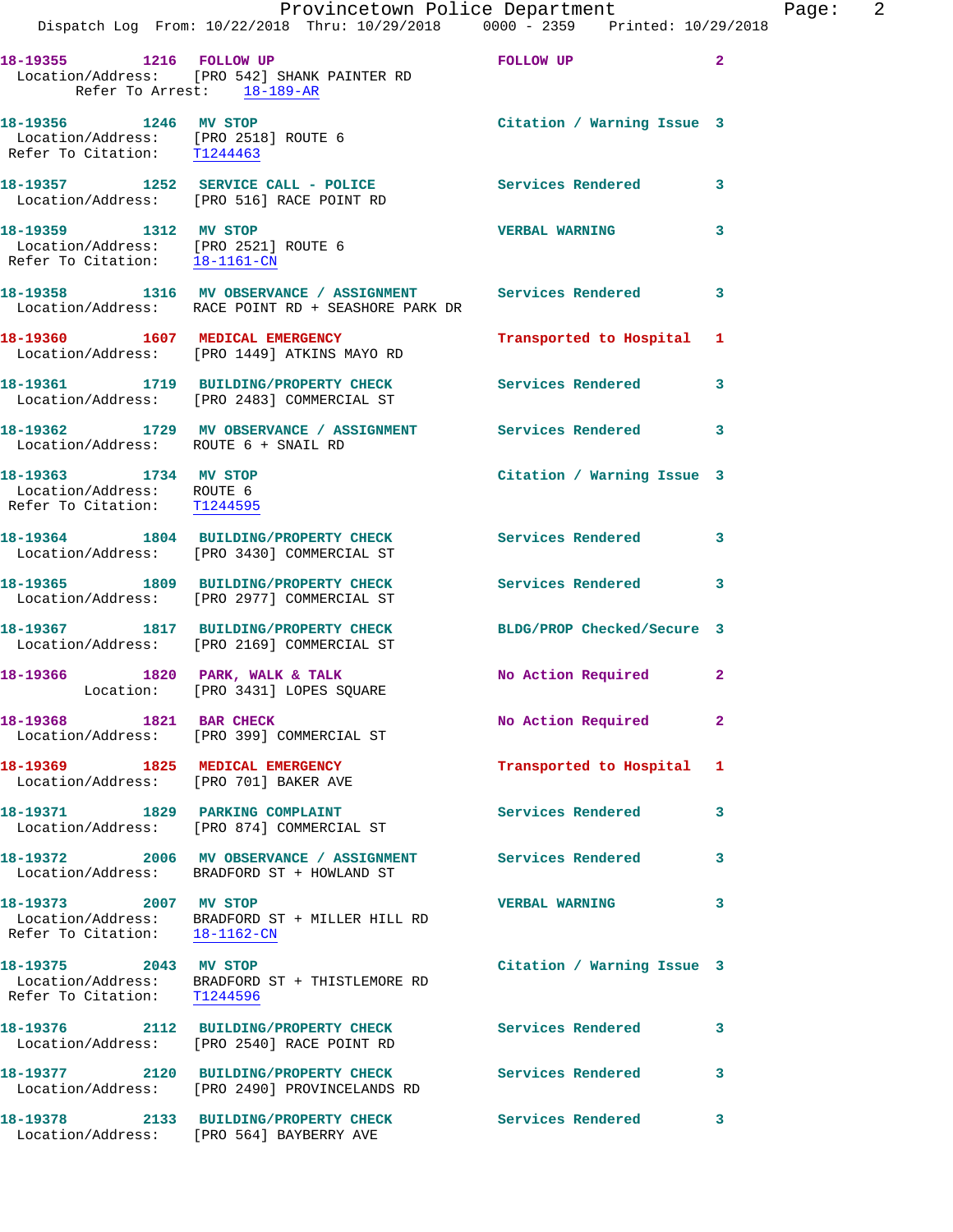Dispatch Log From: 10/22/2018 Thru: 10/29/2018 0000 - 2359 Printed: 10/29/2018

18-19379 2150 SUSPICIOUS ACTIVITY **18-19379** Services Rendered 2 Location/Address: [PRO 2818] CONWELL ST **18-19380 2331 BUILDING/PROPERTY CHECK BLDG/PROP Checked/Secure 3**  Location/Address: [PRO 569] WINSLOW ST **For Date: 10/23/2018 - Tuesday 18-19381 0020 BUILDING/PROPERTY CHECK BLDG/PROP Checked/Secure 3**  Location/Address: [PRO 2539] RYDER ST EXT **18-19382 0024 MV OBSERVANCE / ASSIGNMENT Services Rendered 3**  Location/Address: BRADFORD ST + RYDER ST **18-19383 0025 MV OBSERVANCE / ASSIGNMENT Services Rendered 3**  Location/Address: [PRO 1566] CONWELL ST **18-19385 0106 ALARM - GENERAL False Alarm 1**  Location/Address: [PRO 632] COMMERCIAL ST **18-19384 0117 BUILDING/PROPERTY CHECK BLDG/PROP Checked/Secure 3**  Location/Address: [PRO 3609] COMMERCIAL ST **18-19386 0129 ASSIST CITIZEN Services Rendered 3**  Location/Address: [OT] SPRINGS RD **18-19387 0217 BUILDING/PROPERTY CHECK BLDG/PROP Checked/Secure 3**  Location/Address: [PRO 1778] SHANK PAINTER RD **18-19388 0221 BUILDING/PROPERTY CHECK Services Rendered 3**  Location/Address: [PRO 3259] MACMILLAN WHARF **18-19389 0246 BUILDING/PROPERTY CHECK BLDG/PROP Checked/Secure 3**  Location/Address: [PRO 99] COMMERCIAL ST **18-19390 0351 BUILDING/PROPERTY CHECK BLDG/PROP Checked/Secure 3**  Location/Address: [PRO 2859] BRADFORD ST **18-19391 0430 BUILDING/PROPERTY CHECK BLDG/PROP Checked/Secure 3**  Location/Address: [PRO 488] MAYFLOWER ST **18-19392 0514 MV OBSERVANCE / ASSIGNMENT Services Rendered 3**  Location/Address: ROUTE 6 + SNAIL RD **18-19393 0521 MV OBSERVANCE / ASSIGNMENT Services Rendered 3**  Location/Address: BRADFORD ST + HIGH POLE HILL **18-19394 0623 BUILDING/PROPERTY CHECK Services Rendered 3**  Location/Address: [PRO 2540] RACE POINT RD **18-19395 0629 BUILDING/PROPERTY CHECK BLDG/PROP Checked/Secure 3**  Location/Address: [PRO 530] SHANK PAINTER RD **18-19397 0729 MV STOP VERBAL WARNING 3**  Location/Address: [PRO 521] ROUTE 6 Refer To Citation: 18-1163-CN **18-19396 0735 MV OBSERVANCE / ASSIGNMENT Services Rendered 3**  Location/Address: [PRO 3440] ROUTE 6 **18-19399 0750 AT SCHOOL Services Rendered 3**  Location/Address: [PRO 569] WINSLOW ST **18-19398 0752 MV OBSERVANCE / ASSIGNMENT Services Rendered 3**  Location/Address: WINSLOW ST + MAYFLOWER ST **18-19400 0757 LOOSE DOG Services Rendered 2** 

Location/Address: [PRO 2977] COMMERCIAL ST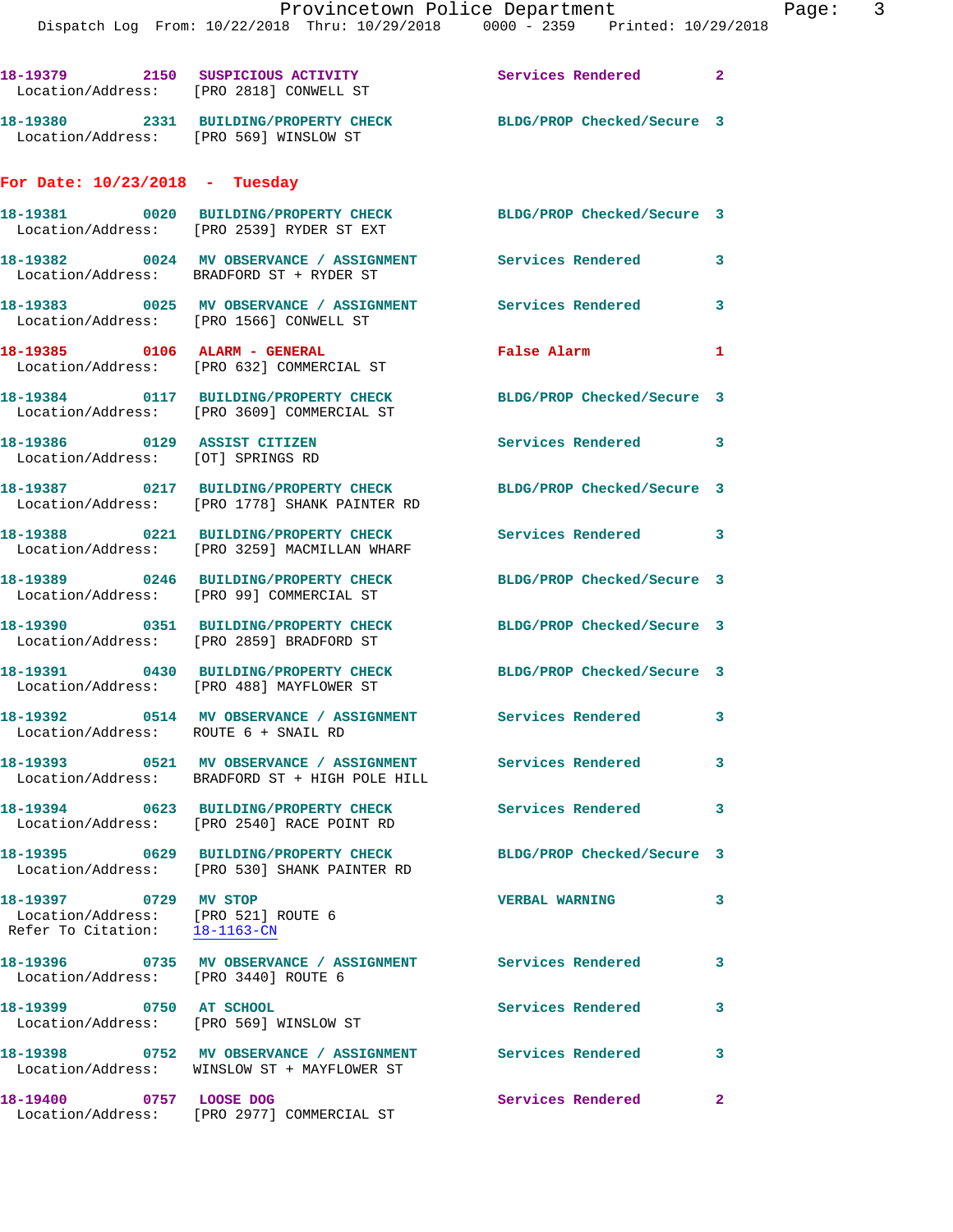|                                                                                                | Provincetown Police Department<br>Dispatch Log From: 10/22/2018 Thru: 10/29/2018 0000 - 2359 Printed: 10/29/2018 |                            |                |
|------------------------------------------------------------------------------------------------|------------------------------------------------------------------------------------------------------------------|----------------------------|----------------|
|                                                                                                | 18-19401 0813 PARK, WALK & TALK (Services Rendered Location/Address: [PRO 488] MAYFLOWER ST                      |                            | $\overline{2}$ |
|                                                                                                | 18-19402 0844 MV COLLISION<br>Location/Address: [PRO 2483] COMMERCIAL ST                                         | <b>Services Rendered</b>   | 1              |
|                                                                                                | 18-19403 0855 CELL BLOCK CHECK<br>Location/Address: [PRO 542] SHANK PAINTER RD                                   | Services Rendered          | 3              |
|                                                                                                | 18-19404 0859 ABANDONED BIKES REMOVED<br>Location/Address: [PRO 2500] COMMERCIAL ST                              | Services Rendered          | $\mathbf{2}$   |
|                                                                                                | 18-19405 0945 MV STOP<br>Location/Address: [PRO 2277] BRADFORD ST<br>Refer To Citation: T1244194                 | Citation / Warning Issue 3 |                |
| Location/Address: ROUTE 6                                                                      | 18-19406 0955 MV OBSERVANCE / ASSIGNMENT Services Rendered                                                       |                            | 3              |
|                                                                                                | 18-19407 1051 MV OBSERVANCE / ASSIGNMENT Services Rendered<br>Location/Address: SHANK PAINTER RD + BRADFORD ST   |                            | 3              |
|                                                                                                | 18-19408 1115 PARK, WALK & TALK<br>Location/Address: [PRO 569] WINSLOW ST                                        | Services Rendered          | $\mathbf{2}$   |
|                                                                                                | 18-19410 1155 PROPERTY DAMAGE<br>Location/Address: [PRO 327] COMMERCIAL ST + LAW ST                              | Services Rendered          | 3              |
|                                                                                                | 18-19411 1157 LANDLORD / TENANT<br>Location/Address: [PRO 1149] WILLOW DR                                        | Services Rendered          | $\overline{a}$ |
|                                                                                                | 18-19409 1201 MV OBSERVANCE / ASSIGNMENT Services Rendered<br>Location/Address: [PRO 444] HIGH POLE HILL         |                            | 3              |
|                                                                                                | 18-19413 1211 LOCKBOX REMOVAL<br>Location/Address: [PRO 730] BRADFORD ST                                         | <b>Services Rendered</b>   | 3              |
|                                                                                                | 18-19412 1214 PARK, WALK & TALK 1998 Services Rendered<br>Location/Address: [PRO 3870] COMMERCIAL ST             |                            | $\overline{a}$ |
|                                                                                                | 18-19415 1221 SERVICE CALL - POLICE<br>Location/Address: [PRO 2144] CONWELL ST<br>Refer To Field Int: 18-36-FI   | <b>Services Rendered</b>   | 3              |
| Refer To Field Int: 18-36-FI                                                                   | 18-19422 1222 SUSPICIOUS ACTIVITY<br>Location/Address: [PRO 2144] CONWELL ST                                     | Services Rendered          | $\mathbf{2}$   |
| Location/Address: [PRO 2521] ROUTE 6                                                           | 18-19414 1223 ASSIST DEPARTMENT / MUTUAL AID Services Rendered                                                   |                            | 3              |
| 18-19416 1232 LOCKBOX REMOVAL                                                                  | Location/Address: [PRO 697] AUNT SUKEYS WAY                                                                      | Services Rendered          | 3              |
| 18-19417 1241 MV STOP<br>Location/Address: [PRO 2513] ROUTE 6<br>Refer To Citation: 18-1164-CN |                                                                                                                  | <b>VERBAL WARNING</b>      | 3              |
|                                                                                                | 18-19418 1243 LOCK BOX REMOVAL<br>Location/Address: [PRO 840] COMMERCIAL ST                                      | <b>Services Rendered</b>   | 3              |
| 18-19419 1322 MV STOP<br>Location/Address: [PRO 2479] ROUTE 6<br>Refer To Citation: T1244464   |                                                                                                                  | <b>VERBAL WARNING</b>      | 3              |
| 18-19421 1348 MV STOP<br>Refer To Citation: 18-1165-CN                                         | Location/Address: [PRO 2818] CONWELL ST                                                                          | <b>Services Rendered</b>   | 3              |
| 18-19423 1430 FOLLOW UP                                                                        | Location/Address: [PRO 542] SHANK PAINTER RD                                                                     | <b>FOLLOW UP</b>           | $\mathbf{2}$   |

Page: 4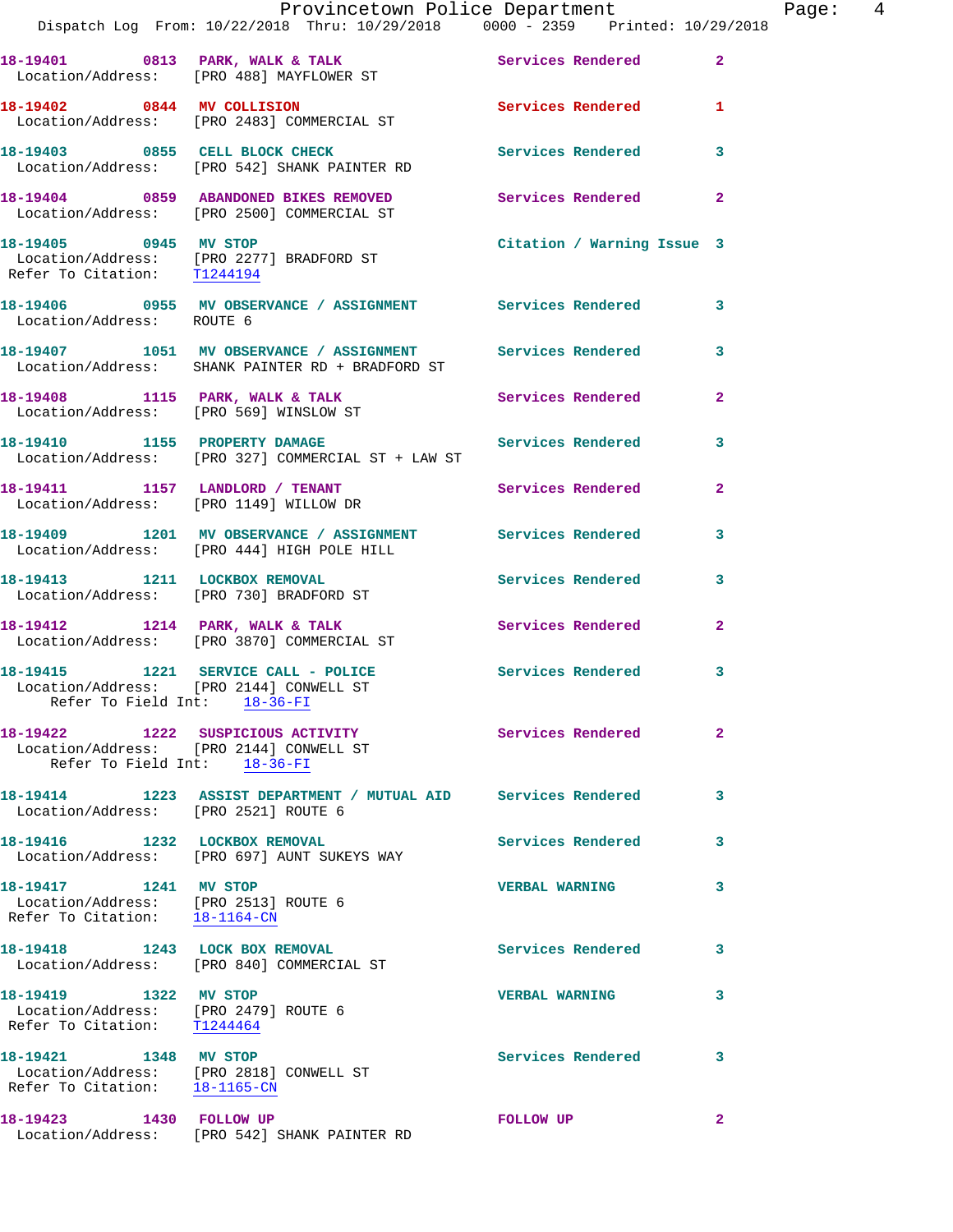Dispatch Log From: 10/22/2018 Thru: 10/29/2018 0000 - 2359 Printed: 10/29/2018

|                                                        | 18-19424 1459 SERVICE CALL - SCHOOL<br>Location/Address: [PRO 488] MAYFLOWER ST                                    | <b>Services Rendered</b>   | 3            |
|--------------------------------------------------------|--------------------------------------------------------------------------------------------------------------------|----------------------------|--------------|
| 18-19425 1528 FOLLOW UP                                | Location/Address: [PRO 542] SHANK PAINTER RD<br>Refer To Arrest: 15-303-AR                                         | Investigated               | $\mathbf{2}$ |
|                                                        | 18-19426 1630 BUILDING/PROPERTY CHECK<br>Location/Address: [PRO 2493] BRADFORD ST                                  | <b>Services Rendered</b>   | 3            |
|                                                        | 18-19427 1632 MV OBSERVANCE / ASSIGNMENT<br>Location/Address: PROVINCE RD + SHANK PAINTER RD                       | Services Rendered          | 3            |
| 18-19428 1717 GENERAL INFO                             | Location/Address: [PRO 542] SHANK PAINTER RD                                                                       | <b>Services Rendered</b>   | 3            |
|                                                        | 18-19429 1736 BUILDING/PROPERTY CHECK<br>Location/Address: [PRO 526] RYDER ST EXT                                  | Services Rendered          | 3            |
|                                                        | 18-19430 1909 MV OBSERVANCE / ASSIGNMENT Services Rendered<br>Location/Address: COMMERCIAL ST + SNAIL RD           |                            | 3            |
|                                                        | 18-19431 1920 BUILDING/PROPERTY CHECK<br>Location/Address: [PRO 3259] MACMILLAN WHARF                              | <b>Services Rendered</b>   | 3            |
|                                                        | 18-19432 1920 MV OBSERVANCE / ASSIGNMENT Services Rendered<br>Location/Address: [PRO 2577] BRADFORD ST             |                            | 3            |
|                                                        | 18-19433 1942 MV OBSERVANCE / ASSIGNMENT Services Rendered<br>Location/Address: BRADFORD ST + HOWLAND ST           |                            | 3            |
| 18-19434 1944 MV STOP<br>Refer To Citation: 18-1166-CN | Location/Address: CARVER ST + BRADFORD ST                                                                          | <b>VERBAL WARNING</b>      | 3            |
|                                                        | 18-19435 2000 BUILDING/PROPERTY CHECK<br>Location/Address: [PRO 2494] BRADFORD ST                                  | Services Rendered          | 3            |
|                                                        | 18-19436 2015 MV OBSERVANCE / ASSIGNMENT<br>Location/Address: ROUTE 6 + SHANK PAINTER RD                           | No Action Required         | 3            |
| 18-19437 2024 MV STOP<br>Refer To Citation: 18-1167-CN | Location/Address: [PRO 539] SHANK PAINTER RD                                                                       | <b>VERBAL WARNING</b>      | 3            |
| 18-19438                                               | 2058 BUILDING/PROPERTY CHECK<br>Location/Address: [PRO 530] SHANK PAINTER RD                                       | BLDG/PROP Checked/Secure 3 |              |
|                                                        | 18-19439 2128 BUILDING/PROPERTY CHECK<br>Location/Address: [PRO 440] HARRY KEMP WAY                                | BLDG/PROP Checked/Secure 3 |              |
|                                                        | 18-19440 2136 BUILDING/PROPERTY CHECK Services Rendered 3<br>Location/Address: [PRO 1952] COMMERCIAL ST            |                            |              |
|                                                        | 18-19441 2210 MV OBSERVANCE / ASSIGNMENT Services Rendered<br>Location/Address: [PRO 3296] SHANK PAINTER RD        |                            | 3            |
| For Date: $10/24/2018$ - Wednesday                     |                                                                                                                    |                            |              |
|                                                        | 18-19442 0029 MV OBSERVANCE / ASSIGNMENT Services Rendered<br>Location/Address: JEROME SMITH RD + SHANK PAINTER RD |                            | 3            |
|                                                        | 18-19443 0045 BUILDING/PROPERTY CHECK<br>Location/Address: [PRO 1952] COMMERCIAL ST                                | BLDG/PROP Checked/Secure 3 |              |
|                                                        | 18-19445 0057 MV OBSERVANCE / ASSIGNMENT Services Rendered<br>Location/Address: BRADFORD ST + HOWLAND ST           |                            | 3            |
| 18-19444 0100 PARK, WALK & TALK                        |                                                                                                                    | <b>Services Rendered</b>   | $\mathbf{2}$ |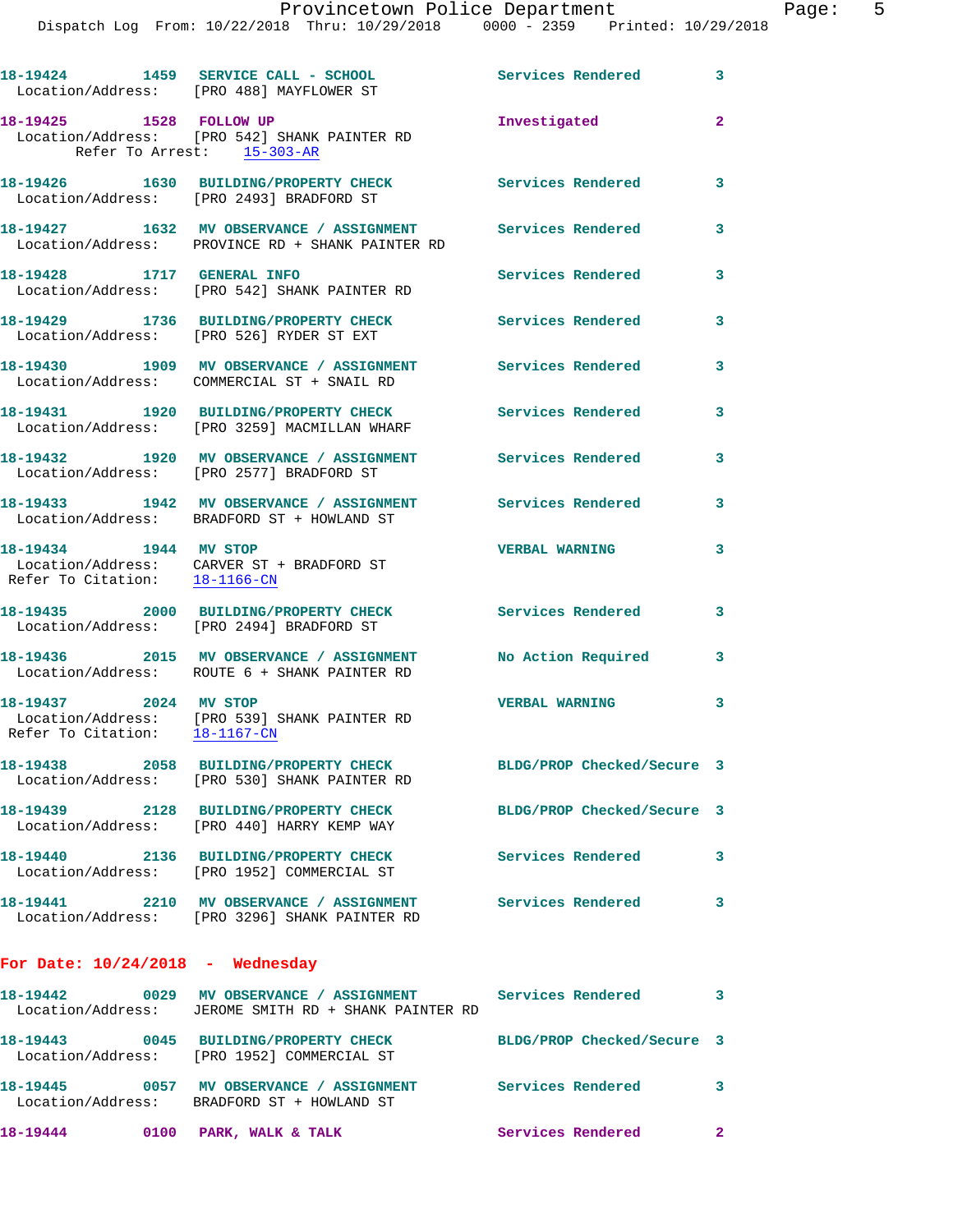|                                                        | Provincetown Police Department<br>Dispatch Log From: 10/22/2018 Thru: 10/29/2018 0000 - 2359 Printed: 10/29/2018     |                            |                |
|--------------------------------------------------------|----------------------------------------------------------------------------------------------------------------------|----------------------------|----------------|
|                                                        | Location/Address: [PRO 105] COMMERCIAL ST                                                                            |                            |                |
|                                                        | 18-19446 0133 BUILDING/PROPERTY CHECK BLDG/PROP Checked/Secure 3<br>Location/Address: [PRO 1873] COMMERCIAL ST       |                            |                |
| 18-19447 0155 MV STOP                                  | Location/Address: [PRO 2513] ROUTE 6                                                                                 | No Action Required         | 3              |
|                                                        | 18-19448 0208 MV OBSERVANCE / ASSIGNMENT Services Rendered<br>Location/Address: BRADFORD ST + RYDER ST               |                            | 3              |
|                                                        | 18-19449     0232 BUILDING/PROPERTY CHECK        Services Rendered<br>Location/Address:   [PRO 3259] MACMILLAN WHARF |                            | 3              |
|                                                        | 18-19450 0306 BUILDING/PROPERTY CHECK<br>Location/Address: [PRO 1778] SHANK PAINTER RD                               | BLDG/PROP Checked/Secure 3 |                |
|                                                        | 18-19451 0545 MV OBSERVANCE / ASSIGNMENT Services Rendered<br>Location/Address: ROUTE 6 + HOWLAND ST                 |                            | 3              |
|                                                        | Location/Address: BRADFORD ST + HIGH POLE HILL                                                                       |                            | 3              |
|                                                        | 18-19453 0619 PARK, WALK & TALK<br>Location: [PRO 3431] LOPES SQUARE                                                 | BLDG/PROP Checked/Secure 2 |                |
|                                                        | 18-19454 0646 MISSING DOG<br>Location/Address: [PRO 1837] COMMERCIAL ST                                              | Services Rendered          | $\overline{a}$ |
| 18-19455 0807 AT SCHOOL                                | Location/Address: [PRO 569] WINSLOW ST                                                                               | <b>Services Rendered</b>   | 3              |
|                                                        | 18-19456 0839 SERVICE CALL - POLICE Services Rendered<br>Location/Address: [PRO 542] SHANK PAINTER RD                |                            | 3              |
|                                                        | 18-19457 0935 PARK, WALK & TALK<br>Location/Address: [PRO 3314] COMMERCIAL ST                                        | SPOKEN TO                  | 2              |
| 18-19458 1022 911 - GENERAL                            | Location/Address: [PRO 1952] COMMERCIAL ST                                                                           | <b>Services Rendered</b>   | 1              |
| 18-19459 1025 DOG IN TRUCK                             | Location/Address: BANGS ST + BRADFORD ST                                                                             | Could Not Locate           | $\mathbf{2}$   |
|                                                        | 18-19460 1045 ELDER VISIT<br>Location/Address: [PRO 1158] WINSLOW ST                                                 | <b>Services Rendered</b>   | 3              |
|                                                        | 18-19463 1119 MEDICAL EMERGENCY<br>Location/Address: [PRO 2909] COMMERCIAL ST                                        | Transported to Hospital    | 1              |
| 18-19464 1123 MV STOP<br>Refer To Citation: 18-1169-CN | Location/Address: [PRO 2577] BRADFORD ST                                                                             | <b>VERBAL WARNING</b>      | 3              |
|                                                        | 18-19465 1139 TRAFFIC CONTROL<br>Location/Address: [PRO 105] COMMERCIAL ST                                           | <b>Services Rendered</b>   | 3              |
|                                                        | 18-19466 1216 MV OBSERVANCE / ASSIGNMENT Services Rendered<br>Location/Address: [PRO 444] HIGH POLE HILL             |                            | 3              |
|                                                        | 18-19467 1255 HARASSMENT / THREATS<br>Location/Address: [PRO 440] HARRY KEMP WAY                                     | Referred to Other Agency 2 |                |
|                                                        | 18-19468 1316 LOCKBOX INSTALLATION<br>Location/Address: [PRO 697] AUNT SUKEYS WAY                                    | Services Rendered          | 3              |
|                                                        | 18-19469 1327 LOCKBOX INSTALLATION<br>Location/Address: [PRO 1185] COMMERCIAL ST                                     | <b>Services Rendered</b>   | 3              |
| 18-19470 1339 MARINE EMERGENCY                         |                                                                                                                      | <b>Services Rendered</b>   | $\mathbf{2}$   |

Location/Address: [PRO 2490] PROVINCELANDS RD

Page: 6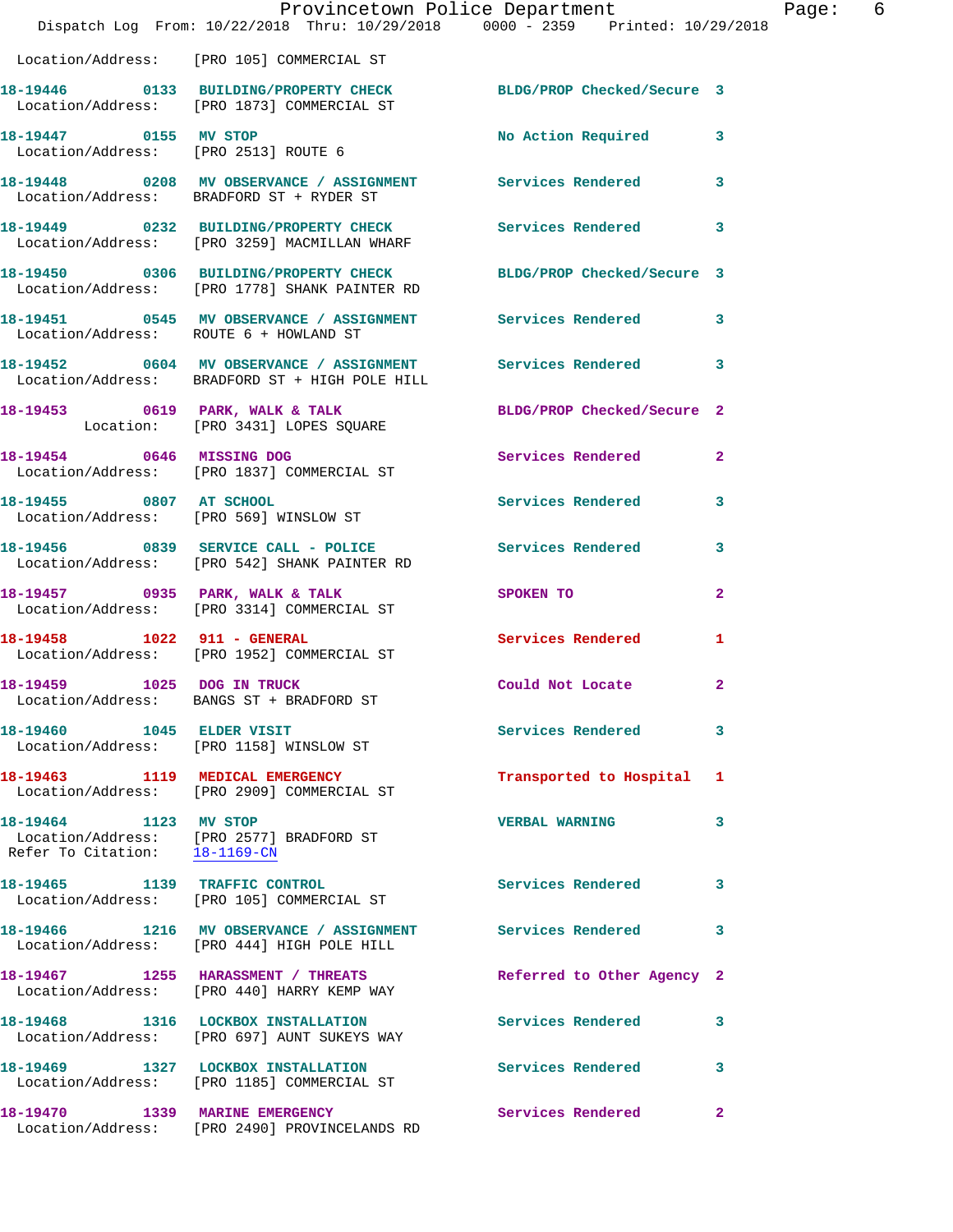| 18-19471<br>Location/Address: [PRO 569] WINSLOW ST                                               | 1455 SERVICE CALL - POLICE                                                                | Services Rendered          | $\mathbf{3}$ |
|--------------------------------------------------------------------------------------------------|-------------------------------------------------------------------------------------------|----------------------------|--------------|
|                                                                                                  | 18-19472 1511 SERVICE CALL - POLICE<br>Location/Address: [PRO 3456] RYDER ST EXT          | Services Rendered          | 3            |
|                                                                                                  | 18-19473 1512 SERVICE CALL - POLICE<br>Location/Address: [PRO 1185] COMMERCIAL ST         | Services Rendered          | 3            |
|                                                                                                  | 18-19474 1518 ALARM - GENERAL<br>Location/Address: [PRO 125] COMMERCIAL ST                | False Alarm                | $\mathbf{1}$ |
|                                                                                                  | 18-19475 1613 MV OBSERVANCE / ASSIGNMENT<br>Location/Address: SHANK PAINTER RD + COURT ST | <b>Services Rendered</b>   | 3            |
|                                                                                                  | 18-19476 1633 MV OBSERVANCE / ASSIGNMENT<br>Location/Address: BRADFORD ST + STANDISH ST   | <b>Services Rendered</b>   | 3            |
|                                                                                                  | 18-19477 1643 MEDICAL EMERGENCY<br>Location/Address: [PRO 440] HARRY KEMP WAY             | Transported to Hospital 1  |              |
| 18-19479 1649 MV STOP<br>Refer To Citation: T1244577                                             | Location/Address: SHANK PAINTER RD + PROVINCE RD                                          | Citation / Warning Issue 3 |              |
|                                                                                                  | 18-19480 1710 ALARM - GENERAL<br>Location/Address: [PRO 109] COMMERCIAL ST                | <b>False Alarm</b>         | $\mathbf{1}$ |
| 18-19481 1721 ANIMAL CALL                                                                        | Location/Address: [PRO 542] SHANK PAINTER RD                                              | Transferred Custody        | $\mathbf{2}$ |
|                                                                                                  | 18-19482 1855 BUILDING/PROPERTY CHECK<br>Location/Address: [PRO 526] RYDER ST EXT         | <b>Services Rendered</b>   | 3            |
|                                                                                                  | 18-19483 1856 BUILDING/PROPERTY CHECK<br>Location/Address: [PRO 3259] MACMILLAN WHARF     | <b>Services Rendered</b>   | 3            |
| 18-19484 1900 SERVE SUMMONS                                                                      | Location/Address: [PRO 3188] MEADOW RD                                                    | Could Not Locate           | 3            |
| Location/Address: ROUTE 6 + SNAIL RD                                                             | 18-19485 1915 MV OBSERVANCE / ASSIGNMENT Services Rendered                                |                            | 3            |
| 18-19486 1917 MV STOP<br>Location/Address: ROUTE 6 + CONWELL ST<br>Refer To Citation: 18-1170-CN |                                                                                           | <b>VERBAL WARNING</b>      | 3            |
| 18-19487 1927 MV STOP                                                                            | Location/Address: [PRO 2420] BRADFORD ST<br>Refer To Citation: 18-1171-CN                 | <b>VERBAL WARNING</b>      | 3            |
| 18-19488 1939 PARKING COMPLAINT<br>Location/Address: [PRO 1048] PEARL ST                         |                                                                                           | Citation / Warning Issue 3 |              |
|                                                                                                  | 18-19489 2057 BUILDING/PROPERTY CHECK<br>Location/Address: [PRO 182] COMMERCIAL ST        | <b>Services Rendered</b>   | 3            |
|                                                                                                  | 18-19490 2124 MV OBSERVANCE / ASSIGNMENT<br>Location/Address: [PRO 2577] BRADFORD ST      | No Action Required         | 3            |
|                                                                                                  | 18-19491 2144 MV OBSERVANCE / ASSIGNMENT<br>Location/Address: ROUTE 6 + SHANK PAINTER RD  | <b>Services Rendered</b>   | 3            |
|                                                                                                  | 18-19492 2207 BUILDING/PROPERTY CHECK<br>Location/Address: [PRO 182] COMMERCIAL ST        | BLDG/PROP Checked/Secure 3 |              |
|                                                                                                  | 18-19493 2215 BUILDING/PROPERTY CHECK<br>Location/Address: [PRO 175] COMMERCIAL ST        | BLDG/PROP Checked/Secure 3 |              |
|                                                                                                  |                                                                                           | BLDG/PROP Checked/Secure 3 |              |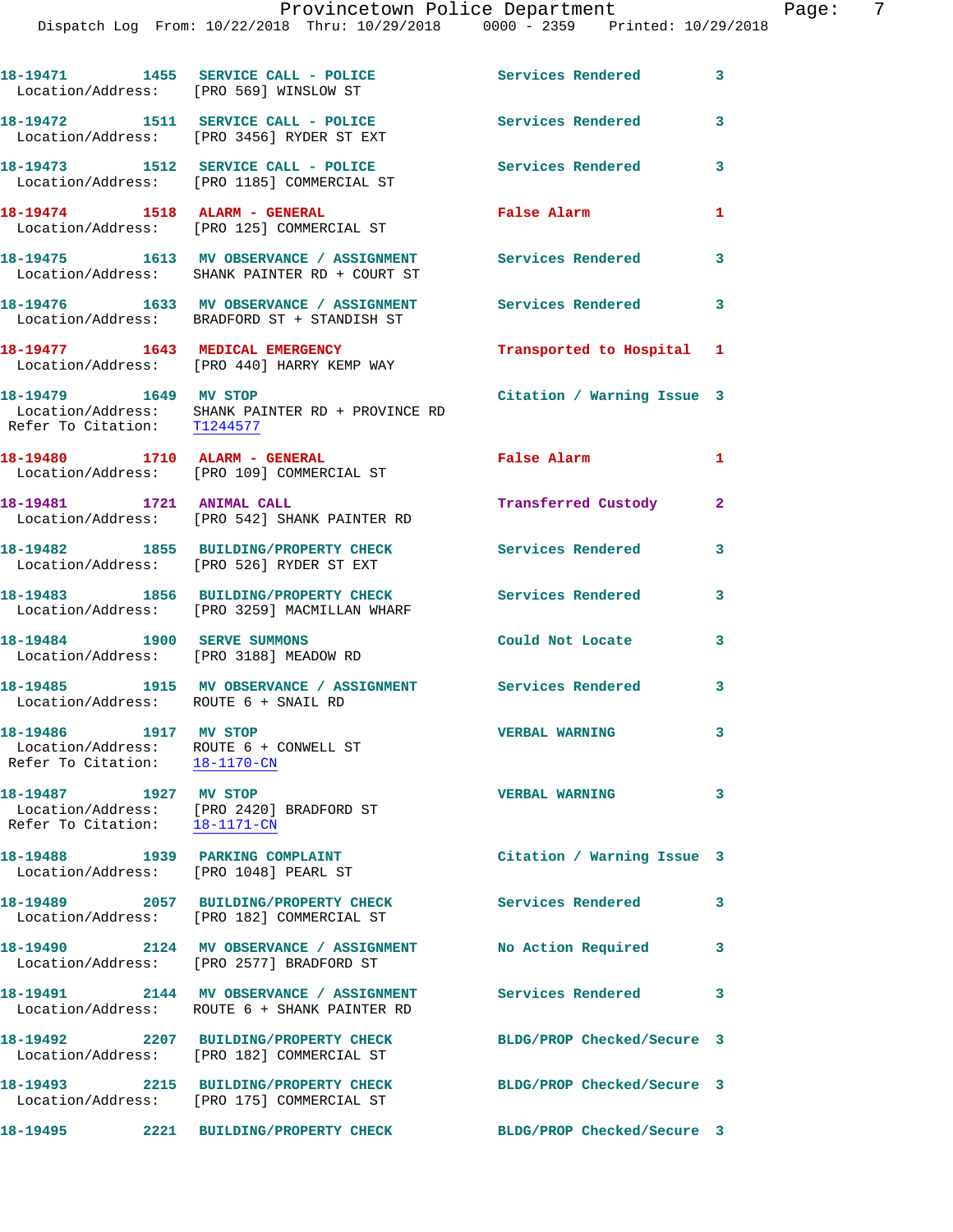|                                                                                         |                                                                                                                      | Provincetown Police Department | Page: 8      |
|-----------------------------------------------------------------------------------------|----------------------------------------------------------------------------------------------------------------------|--------------------------------|--------------|
|                                                                                         | Dispatch Log From: 10/22/2018 Thru: 10/29/2018 0000 - 2359 Printed: 10/29/2018                                       |                                |              |
|                                                                                         | Location/Address: [PRO 519] RACE POINT RD                                                                            |                                |              |
|                                                                                         | 18-19494 2224 BUILDING/PROPERTY CHECK Services Rendered 3<br>Location/Address: [PRO 2493] BRADFORD ST                |                                |              |
|                                                                                         | 18-19496 2229 BUILDING/PROPERTY CHECK BLDG/PROP Checked/Secure 3<br>Location/Address: [PRO 530] SHANK PAINTER RD     |                                |              |
|                                                                                         | 18-19497 2358 MV OBSERVANCE / ASSIGNMENT Services Rendered 3<br>Location/Address: BRADFORD ST + HOWLAND ST           |                                |              |
| For Date: $10/25/2018$ - Thursday                                                       |                                                                                                                      |                                |              |
|                                                                                         | 18-19498 0000 BUILDING/PROPERTY CHECK BLDG/PROP Checked/Secure 3<br>Location/Address: [PRO 3259] MACMILLAN WHARF     |                                |              |
|                                                                                         | 18-19499 0030 PARK, WALK & TALK Services Rendered 2<br>Location/Address: COMMERCIAL ST                               |                                |              |
|                                                                                         | 18-19500 0042 BUILDING/PROPERTY CHECK BLDG/PROP Checked/Secure 3<br>Location/Address: [PRO 530] SHANK PAINTER RD     |                                |              |
| Location/Address: COMMERCIAL ST                                                         | 18-19501 0103 PARK, WALK & TALK Services Rendered                                                                    |                                | $\mathbf{2}$ |
|                                                                                         | 18-19502 0111 MV OBSERVANCE / ASSIGNMENT Services Rendered 3<br>Location/Address: BRADFORD ST + RYDER ST             |                                |              |
| 18-19503 0201 MV STOP<br>Location/Address: BRADFORD ST<br>Refer To Citation: 18-1172-CN |                                                                                                                      | VERBAL WARNING 3               |              |
|                                                                                         | 18-19504 0220 MV OBSERVANCE / ASSIGNMENT Services Rendered 3<br>Location/Address: ROUTE 6 + HOWLAND ST               |                                |              |
|                                                                                         | 18-19505 0227 BUILDING/PROPERTY CHECK BLDG/PROP Checked/Secure 3<br>Location/Address: [PRO 2206] PILGRIMS LANDING    |                                |              |
|                                                                                         | 18-19506 0246 BUILDING/PROPERTY CHECK Services Rendered 3<br>Location/Address: [PRO 2540] RACE POINT RD              |                                |              |
|                                                                                         | 18-19507 0530 MV OBSERVANCE / ASSIGNMENT<br>Location/Address: BRADFORD ST + HIGH POLE HILL                           | Services Rendered 3            |              |
|                                                                                         | 18-19508 0538 BUILDING/PROPERTY CHECK BLDG/PROP Checked/Secure 3<br>Location/Address: [PRO 447] JEROME SMITH RD      |                                |              |
|                                                                                         | 18-19509 0547 MV OBSERVANCE / ASSIGNMENT Services Rendered 3<br>Location/Address: JEROME SMITH RD + SHANK PAINTER RD |                                |              |
|                                                                                         | 18-19511 0608 PARK, WALK & TALK 1999 Services Rendered<br>Location/Address: [PRO 539] SHANK PAINTER RD               |                                | $\mathbf{2}$ |
| 18-19512 0609 MV STOP<br>Refer To Citation: $18-1174-CN$                                | Location/Address: [PRO 2898] JEROME SMITH RD                                                                         | VERBAL WARNING 3               |              |
|                                                                                         | 18-19513 0748 BUILDING/PROPERTY CHECK Services Rendered 3<br>Location/Address: [PRO 2977] COMMERCIAL ST              |                                |              |
| Location/Address: [PRO 3287] ROUTE 6                                                    | 18-19514 0750 BUILDING/PROPERTY CHECK BLDG/PROP Checked/Secure 3                                                     |                                |              |
|                                                                                         | 18-19515 0813 AT SCHOOL<br>Location/Address: [PRO 569] WINSLOW ST                                                    | BLDG/PROP Checked/Secure 3     |              |
|                                                                                         | 18-19516 0838 PARK, WALK & TALK<br>Location/Address: [PRO 3405] COMMERCIAL ST                                        | Services Rendered 2            |              |
|                                                                                         | 18-19517 0856 BUILDING/PROPERTY CHECK Services Rendered 3                                                            |                                |              |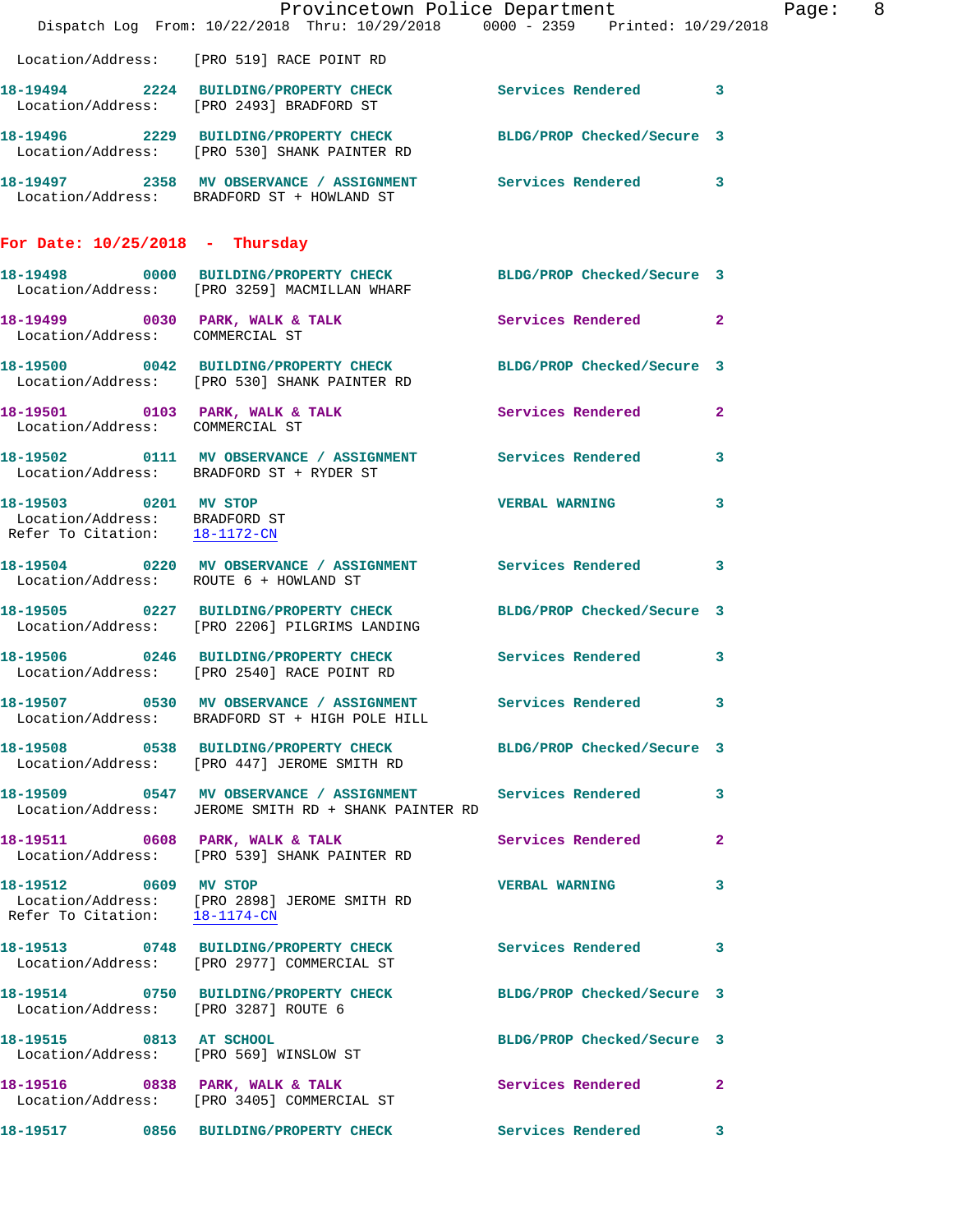|                                                        | Dispatch Log From: 10/22/2018 Thru: 10/29/2018 0000 - 2359 Printed: 10/29/2018                               | Provincetown Police Department | Page: 9        |  |
|--------------------------------------------------------|--------------------------------------------------------------------------------------------------------------|--------------------------------|----------------|--|
|                                                        | Location/Address: [PRO 3259] MACMILLAN WHARF                                                                 |                                |                |  |
|                                                        | 18-19518 0908 BUILDING/PROPERTY CHECK Services Rendered 3<br>Location/Address: [PRO 2483] COMMERCIAL ST      |                                |                |  |
| 18-19519 0911 HAZARDS                                  | Location/Address: [PRO 2976] BRADFORD ST EXT                                                                 | Services Rendered              | $\overline{2}$ |  |
|                                                        | 18-19521 0928 HARASSMENT / THREATS<br>Location/Address: [PRO 1173] WINTHROP ST                               | <b>Services Rendered</b>       | $\overline{2}$ |  |
|                                                        | 18-19522 0959 AIRCRAFT EMERGENCY<br>Location/Address: [PRO 516] RACE POINT RD                                | Services Rendered 2            |                |  |
|                                                        | 18-19526 1102 MV COMPLAINT<br>Location/Address: [PRO 2512] JEROME SMITH RD                                   | Services Rendered 2            |                |  |
|                                                        | 18-19527 1129 MV REGISTRATION CHECK Services Rendered<br>Location/Address: [PRO 542] SHANK PAINTER RD        |                                | $\mathbf{2}$   |  |
| 18-19528 1129 PET PANTRY                               | Location/Address: [PRO 3296] SHANK PAINTER RD                                                                | Services Rendered 3            |                |  |
|                                                        | 18-19529 1222 BUILDING/PROPERTY CHECK<br>Location/Address: [PRO 2500] COMMERCIAL ST                          | BLDG/PROP Checked/Secure 3     |                |  |
|                                                        | 18-19530 1312 PARK, WALK & TALK<br>Location/Address: [PRO 537] SHANK PAINTER RD                              | Services Rendered 2            |                |  |
|                                                        | 18-19531 1354 FOLLOW UP<br>Location/Address: [PRO 2512] JEROME SMITH RD                                      | FOLLOW UP NOTES                | $\overline{2}$ |  |
|                                                        | 18-19532 1407 BUILDING/PROPERTY CHECK BLDG/PROP Checked/Secure 3<br>Location/Address: [PRO 3317] CEMETERY RD |                                | 1              |  |
|                                                        | 18-19533 1416 LOST AUDI KEY<br>Location/Address: [PRO 542] SHANK PAINTER RD                                  | Services Rendered 3            |                |  |
|                                                        | 18-19534 1451 SERVICE CALL - POLICE<br>Location/Address: [PRO 516] RACE POINT RD                             | <b>Services Rendered</b>       | $\mathbf{3}$   |  |
|                                                        | 18-19535 1457 SERVICE CALL - POLICE 3 Services Rendered 3<br>Location/Address: [PRO 569] WINSLOW ST          |                                |                |  |
|                                                        | 18-19538 1619 SUSPICIOUS ACTIVITY<br>Location/Address: [PRO 129] COMMERCIAL ST                               | Services Rendered 2            |                |  |
|                                                        | 18-19537 1620 MV OBSERVANCE / ASSIGNMENT Services Rendered<br>Location/Address: [PRO 537] SHANK PAINTER RD   |                                | 3              |  |
|                                                        | 18-19540 1700 BUILDING/PROPERTY CHECK Services Rendered 3<br>Location/Address: [PRO 2490] PROVINCELANDS RD   |                                |                |  |
|                                                        | 18-19541 1706 BUILDING/PROPERTY CHECK<br>Location/Address: [PRO 1778] SHANK PAINTER RD                       | BLDG/PROP Checked/Secure 3     |                |  |
|                                                        | 18-19542 1708 MV OBSERVANCE / ASSIGNMENT Services Rendered 3<br>Location/Address: [PRO 761] BRADFORD ST      |                                |                |  |
|                                                        | 18-19543 1711 PARK, WALK & TALK<br>Location/Address: [PRO 105] COMMERCIAL ST                                 | Services Rendered              | $\mathbf{2}$   |  |
| 18-19544 1713 MV STOP<br>Refer To Citation: 18-1175-CN | Location/Address: [PRO 1796] BRADFORD ST                                                                     | <b>VERBAL WARNING</b>          | 3              |  |
|                                                        | 18-19546 1819 BUILDING/PROPERTY CHECK Services Rendered 3<br>Location/Address: [PRO 2512] JEROME SMITH RD    |                                |                |  |
| Location/Address: ROUTE 6 + SNAIL RD                   | 18-19548 1936 MV OBSERVANCE / ASSIGNMENT Services Rendered                                                   |                                | 3              |  |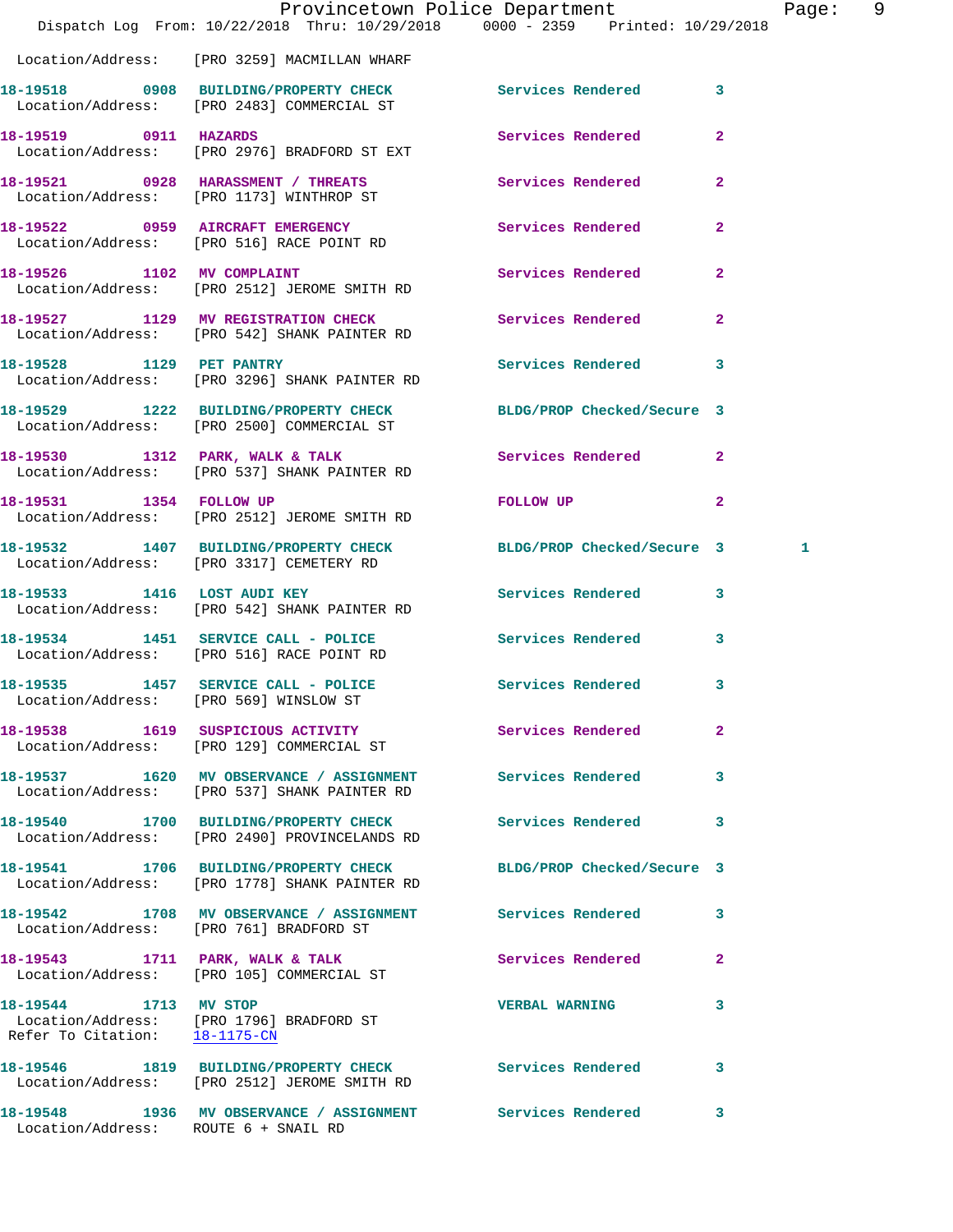| 18-19549<br>2004<br>Refer To Citation:           | MV STOP<br>Location/Address: ROUTE 6 + CONWELL ST<br>T1244578 | Citation / Warning Issue 3 |   |
|--------------------------------------------------|---------------------------------------------------------------|----------------------------|---|
| 18-19550<br>Location/Address: [PRO 3287] ROUTE 6 | 2032 BUILDING/PROPERTY CHECK                                  | BLDG/PROP Checked/Secure 3 |   |
| 18-19552<br>2209<br>Location/Address:            | <b>BUILDING/PROPERTY CHECK</b><br>FPRO 5261 RYDER ST EXT      | Services Rendered          | 3 |
| 18–19553<br>2341                                 | <b>BAR CHECK</b><br>Location/Address: [PRO 208] COMMERCIAL ST | Services Rendered          | 2 |
| 18-19554<br>2345<br>Location/Address:            | <b>BAR CHECK</b><br>[PRO 484] MASONIC PL                      | Services Rendered          | 2 |

## **For Date: 10/26/2018 - Friday**

Refer To Accident: 18-130-AC

|                                                      | 18-19555 0008 BUILDING/PROPERTY CHECK<br>Location/Address: [PRO 2206] PILGRIMS LANDING                                                      | Services Rendered          | $\mathbf{3}$            |
|------------------------------------------------------|---------------------------------------------------------------------------------------------------------------------------------------------|----------------------------|-------------------------|
| 18-19556 0038 PARK, WALK & TALK                      | Location/Address: [PRO 105] COMMERCIAL ST                                                                                                   | Services Rendered          | $\overline{2}$          |
| 18-19558 0042 BAR CHECK                              | Location/Address: [PRO 399] COMMERCIAL ST                                                                                                   | No Action Required         | $\overline{2}$          |
| 18-19561 0117 MV STOP                                | $\begin{tabular}{ll} Location/Address: & \texttt{STANDISH} ST + COMMERCIAL ST \\ Refer To Citation: & \underline{18-1176-CN} \end{tabular}$ | <b>VERBAL WARNING</b>      | $\overline{3}$          |
|                                                      | 18-19560 0120 MV OBSERVANCE / ASSIGNMENT Services Rendered<br>Location/Address: BRADFORD ST + RYDER ST                                      |                            | $\overline{\mathbf{3}}$ |
| 18-19562 0154 ALARM - FIRE                           | Location/Address: [PRO 186] COMMERCIAL ST                                                                                                   | <b>False Alarm</b>         | $\mathbf{1}$            |
|                                                      | 18-19563 0356 BUILDING/PROPERTY CHECK<br>Location/Address: [PRO 3259] MACMILLAN WHARF                                                       | BLDG/PROP Checked/Secure 3 |                         |
| 18-19564 0528 ALARM - GENERAL                        | Location/Address: [PRO 2829] UPPER MILLER HILL RD                                                                                           | Services Rendered 1        |                         |
|                                                      | 18-19565 0551 BUILDING/PROPERTY CHECK<br>Location/Address: [PRO 2206] PILGRIMS LANDING                                                      | BLDG/PROP Checked/Secure 3 |                         |
| Location/Address: ROUTE 6 + SNAIL RD                 | 18-19566 6 0559 MV OBSERVANCE / ASSIGNMENT No Action Required                                                                               |                            | $\mathbf{3}$            |
|                                                      | 18-19567 0602 MV OBSERVANCE / ASSIGNMENT<br>Location/Address: JEROME SMITH RD + SHANK PAINTER RD                                            | No Action Required 3       |                         |
|                                                      | 18-19568 0608 MEDICAL EMERGENCY<br>Location/Address: [PRO 442] HARRY KEMP WAY                                                               | PATIENT REFUSAL            | $\mathbf{1}$            |
| 18-19569 0619 MV STOP<br>Refer To Citation: T1244220 | Location/Address: ROUTE 6 + CONWELL ST                                                                                                      | Citation / Warning Issue 3 |                         |
|                                                      | 18-19572 0808 SERVICE CALL - POLICE<br>Location/Address: [PRO 3271] BRADFORD ST                                                             | Services Rendered 3        |                         |
|                                                      | 18-19570 0809 BUILDING/PROPERTY CHECK<br>Location/Address: [PRO 2977] COMMERCIAL ST                                                         | <b>Services Rendered</b>   | $\overline{\mathbf{3}}$ |
| 18-19573 0810 MV COLLISION                           | Location/Address: [PRO 1424] PRINCE ST<br>Refer To Citation: T1244481                                                                       | Investigated               | $\mathbf{1}$            |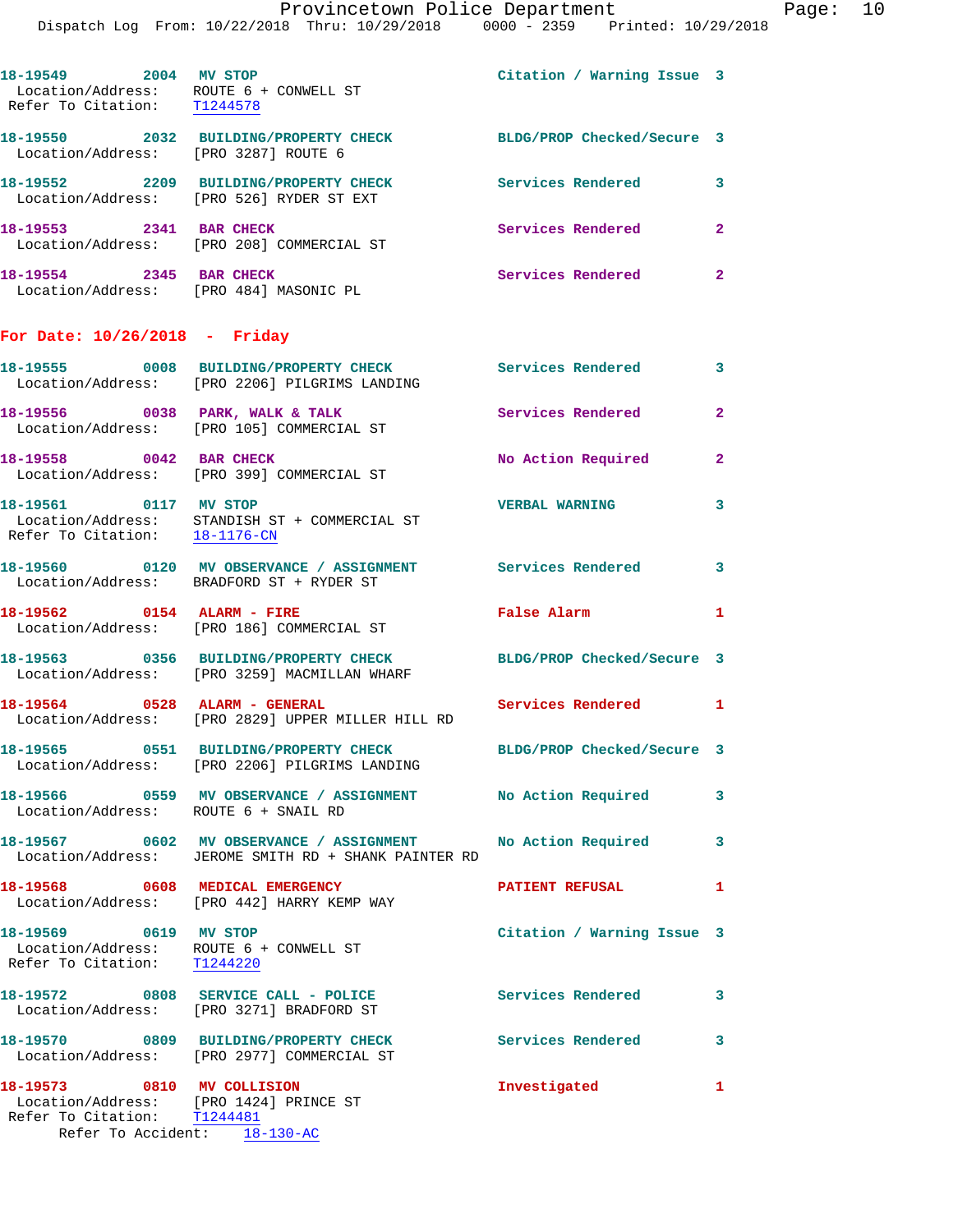|                                                                           | 18-19574 0858 BUILDING/PROPERTY CHECK Services Rendered<br>Location/Address: [PRO 2483] COMMERCIAL ST        |                            | $\mathbf{3}$            |
|---------------------------------------------------------------------------|--------------------------------------------------------------------------------------------------------------|----------------------------|-------------------------|
| Location/Address: [PRO 2521] ROUTE 6                                      | 18-19575 0909 MV OBSERVANCE / ASSIGNMENT Services Rendered                                                   |                            | 3                       |
|                                                                           | 18-19577 0934 BUILDING/PROPERTY CHECK Services Rendered<br>Location/Address: [PRO 2540] RACE POINT RD        |                            | $\overline{\mathbf{3}}$ |
|                                                                           | 18-19578 0935 ALARM - FIRE<br>Location/Address: [PRO 1707] BRADFORD ST                                       | Services Rendered          | 1                       |
|                                                                           | 18-19579 1005 DISTURBANCE - FIGHT / ARGUMENT GONE ON ARRIVAL<br>Location/Address: [PRO 537] SHANK PAINTER RD |                            | 1                       |
|                                                                           | 18-19580 1046 PARK, WALK & TALK<br>Location/Address: [PRO 526] RYDER ST EXT                                  | No Action Required         | $\mathbf{2}$            |
|                                                                           | 18-19583 1400 SERVICE CALL - POLICE<br>Location/Address: [PRO 2008] GARFIELD ST                              | Investigated               | $\mathbf{3}$            |
| Location/Address: [PRO 569] WINSLOW ST                                    | 18-19584 1454 SERVICE CALL - POLICE                                                                          | <b>Services Rendered</b>   | 3                       |
|                                                                           | 18-19585 1542 PARK, WALK & TALK<br>Location/Address: [PRO 105] COMMERCIAL ST                                 | Services Rendered          | $\overline{\mathbf{2}}$ |
|                                                                           | 18-19587 1553 MEDICAL EMERGENCY<br>Location/Address: [PRO 94] BRADFORD ST                                    | Transported to Hospital 1  |                         |
|                                                                           | 18-19588 1611 SERVE PROTECTION ORDER<br>Location/Address: [PRO 395] COMMERCIAL ST                            | Could Not Locate           | $\mathbf{2}$            |
|                                                                           | 18-19589    1621    ALARM - GENERAL<br>Location/Address: [PRO 1484] MONTELLO ST                              | <b>Services Rendered</b>   | 1                       |
| 18-19591 1645 MV DISABLED<br>Location/Address: ROUTE 6 + CONWELL ST       |                                                                                                              | <b>Services Rendered</b>   | $\mathbf{2}$            |
|                                                                           | 18-19592 1710 PARKING COMPLAINT<br>Location/Address: [PRO 2483] COMMERCIAL ST                                | Unfounded                  | $\overline{\mathbf{3}}$ |
| 18-19593 1744 HAZARDS                                                     | Location/Address: [PRO 523] COMMERCIAL ST                                                                    | Services Rendered          | $\mathbf{2}$            |
|                                                                           | $18-19594$ 1845 PARK, WALK & TALK<br>Location/Address: [PRO 105] COMMERCIAL ST                               | Services Rendered          | 2                       |
|                                                                           | 18-19595 1854 LOST PROPERTY<br>Location/Address: [PRO 196] COMMERCIAL ST                                     | Services Rendered 3        |                         |
|                                                                           | 18-19596 1919 MEDICAL EMERGENCY<br>Location/Address: [PRO 3117] COMMERCIAL ST                                | Transported to Hospital 1  |                         |
| 18-19597 1933 MISSING PERSON                                              | Location/Address: CARVER ST + BRADFORD ST                                                                    | <b>Services Rendered</b>   | 1                       |
|                                                                           | 18-19598 1956 MEDICAL EMERGENCY<br>Location/Address: [PRO 1496] ALLERTON ST                                  | Transported to Hospital 1  |                         |
| 18-19599 2013 PARK, WALK & TALK<br>Location/Address: [PRO 569] WINSLOW ST |                                                                                                              | Services Rendered          | $\mathbf{2}$            |
|                                                                           | 18-19600 2017 PARKING COMPLAINT<br>Location/Address: PRINCE ST + CUDWORTH ST                                 | Citation / Warning Issue 3 |                         |
|                                                                           | 18-19601 2028 MEDICAL EMERGENCY<br>Location/Address: [PRO 3912] SHANK PAINTER RD                             | Transported to Hospital 1  |                         |
|                                                                           |                                                                                                              |                            |                         |

**18-19606 2116 DISTURBANCE - FIGHT / ARGUMENT Arrest(s) Made 1**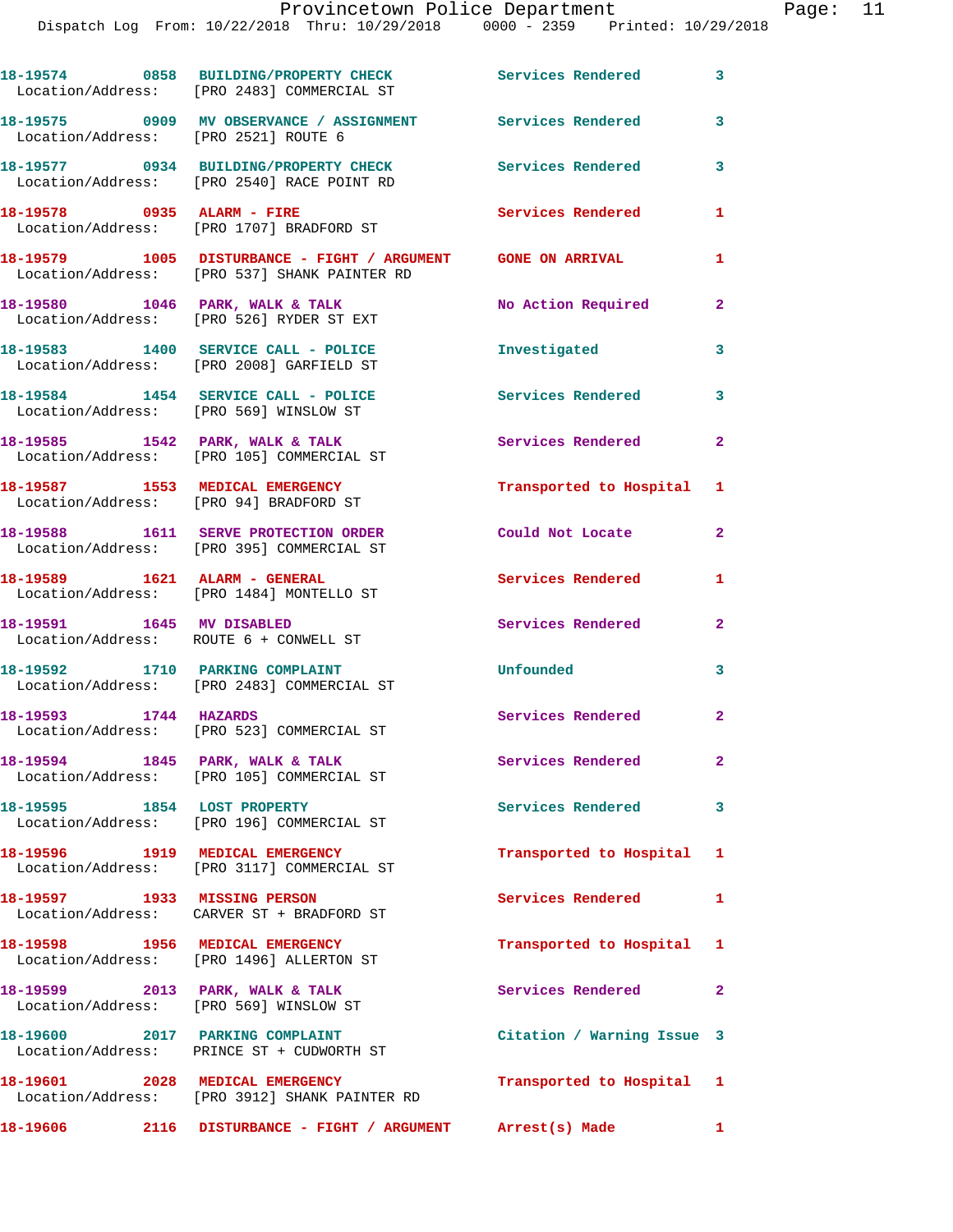|                                                                        | Provincetown Police Department<br>Dispatch Log From: 10/22/2018 Thru: 10/29/2018 0000 - 2359 Printed: 10/29/2018    |                            |   |
|------------------------------------------------------------------------|---------------------------------------------------------------------------------------------------------------------|----------------------------|---|
|                                                                        | Location/Address: [PRO 208] COMMERCIAL ST<br>Refer To Arrest: 18-251-AR                                             |                            |   |
|                                                                        | 18-19604 2118 BUILDING/PROPERTY CHECK<br>Location/Address: [PRO 519] RACE POINT RD                                  | BLDG/PROP Checked/Secure 3 |   |
| Refer To Arrest: 18-251-AR                                             | 18-19605 2118 MEDICAL EMERGENCY<br>Location/Address: [PRO 208] COMMERCIAL ST                                        | Transported to Hospital 1  |   |
| 18-19608 2209 LOST PROPERTY                                            | Location/Address: [PRO 105] COMMERCIAL ST                                                                           | <b>Services Rendered</b>   | 3 |
| 18-19609 2213 VANDALISM                                                | Location/Address: [PRO 530] SHANK PAINTER RD                                                                        | SPOKEN TO                  | 3 |
| Location/Address: [PRO 554] TREMONT ST                                 | 18-19610 2341 BUILDING/PROPERTY CHECK                                                                               | BLDG/PROP Checked/Secure 3 |   |
| For Date: $10/27/2018$ - Saturday                                      |                                                                                                                     |                            |   |
| 18-19612 0015 NOISE COMPLAINT<br>Location/Address: [PRO 3573] PEARL ST |                                                                                                                     | <b>SPOKEN TO</b>           | 3 |
|                                                                        | 18-19613 0107 MV OBSERVANCE / ASSIGNMENT Services Rendered<br>Location/Address: BRADFORD ST + HIGH POLE HILL        |                            | 3 |
|                                                                        | 18-19616 0141 BUILDING/PROPERTY CHECK<br>Location/Address: [PRO 182] COMMERCIAL ST                                  | BLDG/PROP Checked/Secure 3 |   |
|                                                                        | 18-19618 0143 BUILDING/PROPERTY CHECK<br>Location/Address: [PRO 1638] COMMERCIAL ST                                 | BLDG/PROP Checked/Secure 3 |   |
|                                                                        | 18-19617 0152 BUILDING/PROPERTY CHECK<br>Location/Address: [PRO 175] COMMERCIAL ST                                  | BLDG/PROP Checked/Secure 3 |   |
| 18-19621 0211 GENERAL INFO                                             | Location/Address: [PRO 3331] COMMERCIAL ST                                                                          | No Action Required         | 3 |
| 18-19620                                                               | 0212 MV OBSERVANCE / ASSIGNMENT No Action Required<br>Location/Address: [PRO 2577] BRADFORD ST                      |                            | 3 |
|                                                                        | 18-19619 		 0214 BUILDING/PROPERTY CHECK 		 BLDG/PROP Checked/Secure 3<br>Location/Address: [PRO 248] COMMERCIAL ST |                            |   |
|                                                                        | 18-19622 0222 MEDICAL EMERGENCY<br>Location/Address: [PRO 542] SHANK PAINTER RD<br>Refer To $P/C$ : 18-252-AR       | Transported to Hospital 1  |   |
|                                                                        | 18-19623 0222 NOISE COMPLAINT<br>Location/Address: [PRO 1818] COMMERCIAL ST                                         | <b>SPOKEN TO</b>           | 3 |
| 18-19624 0227 MV STOP<br>Refer To Citation: 18-1177-CN                 | Location/Address: RYDER ST + COMMERCIAL ST                                                                          | <b>VERBAL WARNING</b>      | 3 |
|                                                                        | 18-19626 0857 SUSPICIOUS ACTIVITY<br>Location/Address: [PRO 488] MAYFLOWER ST                                       | <b>Services Rendered</b>   | 2 |
|                                                                        | 18-19625 0905 BUILDING/PROPERTY CHECK<br>Location/Address: [PRO 2977] COMMERCIAL ST                                 | <b>Services Rendered</b>   | 3 |
|                                                                        | 18-19627 0917 ESCORT / TRANSPORT<br>Location/Address: [PRO 1645] HARRY KEMP WAY                                     | <b>Services Rendered</b>   | 3 |
|                                                                        | 18-19628 1026 BUILDING/PROPERTY CHECK<br>Location/Address: [PRO 2490] PROVINCELANDS RD                              | Services Rendered          | 3 |
|                                                                        | Location/Address: [PRO 106] COMMERCIAL ST                                                                           | Services Rendered          | 1 |

Page: 12<br>18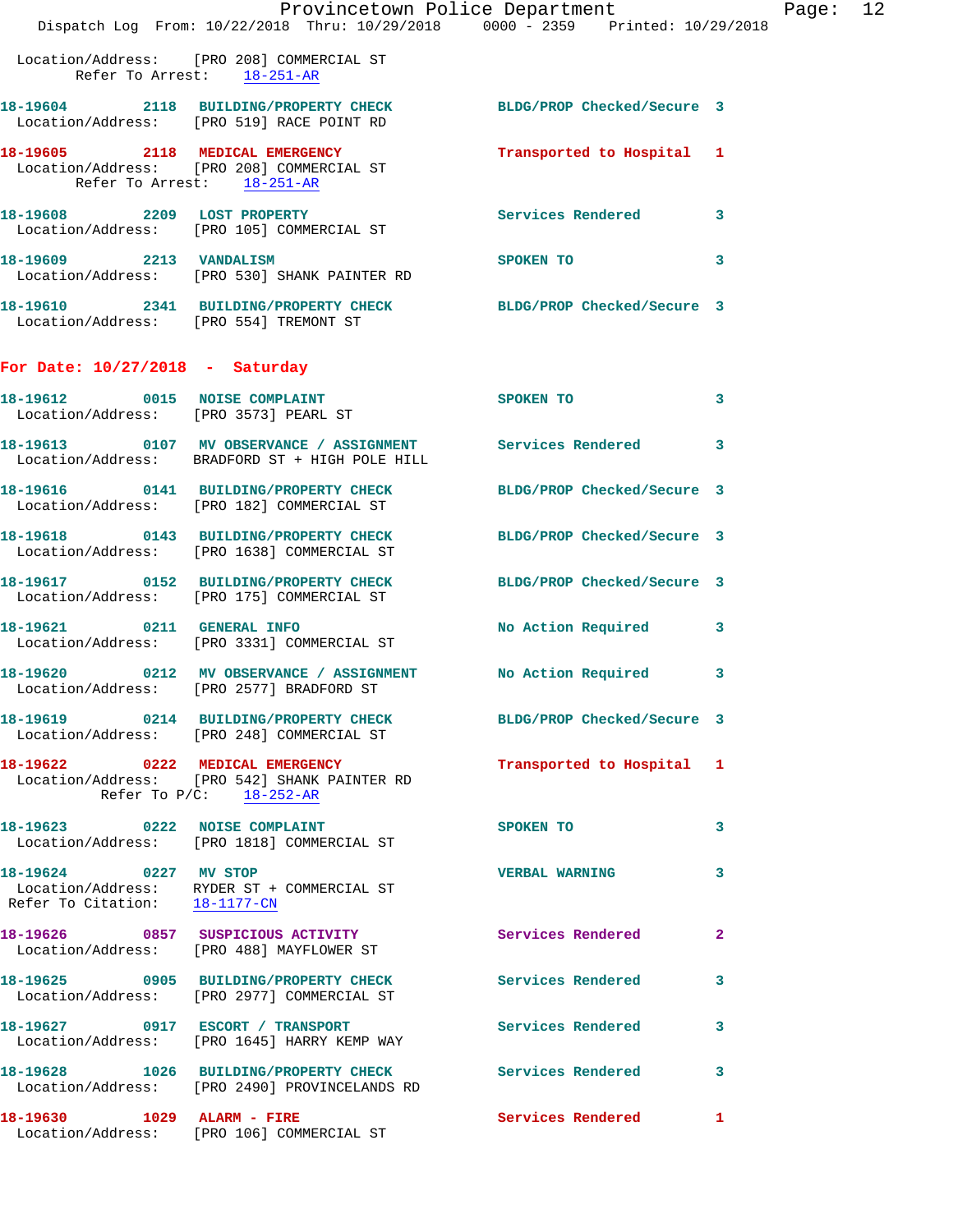|                                                                                                                                   | 18-19629 1039 BUILDING/PROPERTY CHECK Services Rendered 3<br>Location/Address: [PRO 564] BAYBERRY AVE |                            |                            |
|-----------------------------------------------------------------------------------------------------------------------------------|-------------------------------------------------------------------------------------------------------|----------------------------|----------------------------|
| 18-19631 1107 MV STOP                                                                                                             | Location/Address: ROUTE 6 + SHANK PAINTER RD<br>Refer To Citation: T1244465                           | Citation / Warning Issue 3 |                            |
| 18-19632 1119 HAZARDS                                                                                                             | Location/Address: [PRO 259] COMMERCIAL ST                                                             | Removed Hazard             | 2 <sup>1</sup>             |
| Location/Address: [PRO 2519] ROUTE 6                                                                                              | 18-19633 1158 MV OBSERVANCE / ASSIGNMENT Services Rendered                                            |                            | 3                          |
| Location/Address: [PRO 3921] ROUTE 6                                                                                              | 18-19634 1349 BUILDING/PROPERTY CHECK                                                                 | <b>Services Rendered</b>   | 3                          |
| 18-19636   1349   ALARM - FIRE                                                                                                    | Location/Address: [PRO 515] RACE POINT RD                                                             | Services Rendered          | $\mathbf{1}$               |
|                                                                                                                                   | 18-19635 1355 BUILDING/PROPERTY CHECK<br>Location/Address: [PRO 3430] COMMERCIAL ST                   | <b>Services Rendered</b>   | 3                          |
|                                                                                                                                   | 18-19637 1554 MEDICAL EMERGENCY<br>Location/Address: [PRO 569] WINSLOW ST                             | Transported to Hospital 1  |                            |
|                                                                                                                                   | 18-19638 1600 ALARM - FIRE<br>Location/Address: [PRO 382] COMMERCIAL ST                               | Services Rendered          | 1                          |
| Location/Address: COMMERCIAL ST                                                                                                   | 18-19639 1623 LARCENY / FORGERY / FRAUD Services Rendered                                             |                            | $\mathbf{2}$               |
| 18-19640 1704 GENERAL INFO                                                                                                        | Location/Address: [PRO 542] SHANK PAINTER RD                                                          | Services Rendered          | 3                          |
| 18-19642 1736 MV STOP<br>Refer To Citation: 18-1178-CN                                                                            | Location/Address: ALLERTON ST + BRADFORD ST                                                           | <b>VERBAL WARNING</b>      | 3                          |
|                                                                                                                                   | 18-19641 1737 BUILDING/PROPERTY CHECK<br>Location/Address: [PRO 3259] MACMILLAN WHARF                 | Services Rendered          | $\overline{\phantom{a}}$ 3 |
| 18-19643 1804 HAZARDS<br>Location/Address: [PRO 1498] ARCH ST                                                                     |                                                                                                       | Unfounded                  | $\overline{a}$             |
| 18-19644 1839 HAZARDS                                                                                                             | Location/Address: [PRO 356] COMMERCIAL ST                                                             | Services Rendered          | $\mathbf{2}^-$             |
| 18-19645                                                                                                                          | 1904 ALARM - FIRE<br>Location/Address: [PRO 204] COMMERCIAL ST                                        | False Alarm Weather (No 1  |                            |
| 18-19647 1935 MV STOP<br>Location/Address: [PRO 413] CONWELL ST<br>Refer To Citation: 18-1181-CN<br>Refer To Citation: 18-1182-CN |                                                                                                       | <b>VERBAL WARNING</b>      | 3                          |
| Location/Address:                                                                                                                 | 18-19648 1939 PARK, WALK & TALK<br>[PRO 105] COMMERCIAL ST                                            | Services Rendered          | $\mathbf{2}$               |
| 18-19649 1939 MV STOP                                                                                                             | Location/Address: [PRO 542] SHANK PAINTER RD<br>Refer To Citation: $\frac{18-1179-CN}{\ }$            | <b>VERBAL WARNING</b>      | 3                          |
| 18-19650 1945 MV STOP<br>Location/Address: [PRO 2518] ROUTE 6<br>Refer To Citation: 18-1180-CN                                    |                                                                                                       | <b>VERBAL WARNING</b>      | 3                          |
| 18-19651 2006 MV STOP<br>Location/Address: ROUTE 6 + HOWLAND ST<br>Refer To Citation: T1244466                                    |                                                                                                       | Citation / Warning Issue 3 |                            |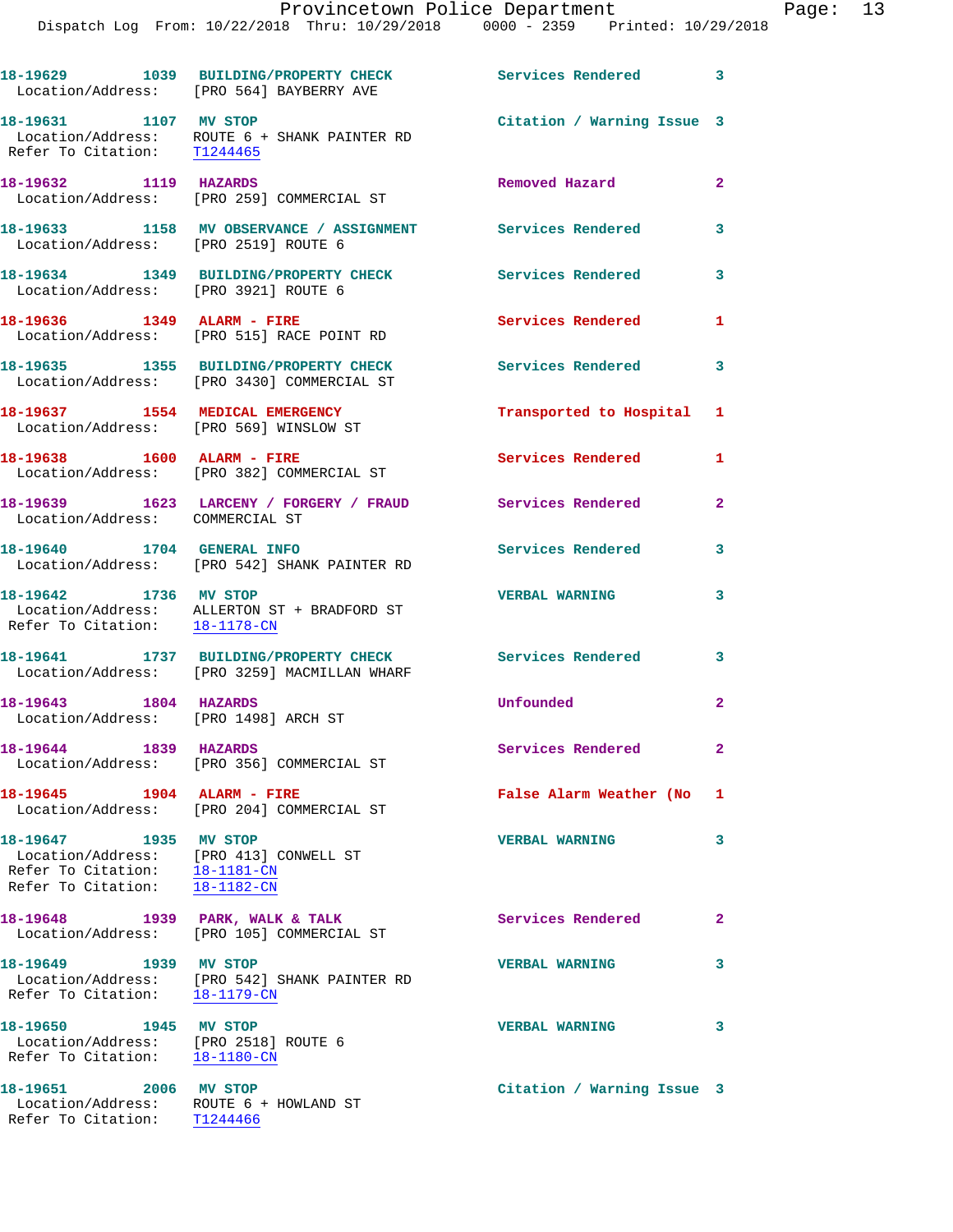|                                                                                                | Provincetown Police Department<br>Dispatch Log From: 10/22/2018 Thru: 10/29/2018 0000 - 2359 Printed: 10/29/2018                                              |                           |              | Page: 14 |  |
|------------------------------------------------------------------------------------------------|---------------------------------------------------------------------------------------------------------------------------------------------------------------|---------------------------|--------------|----------|--|
|                                                                                                | 18-19652 2027 LOST PROPERTY<br>Location/Address: [PRO 146] COMMERCIAL ST                                                                                      | Services Rendered 3       |              |          |  |
| 18-19654 2056 MV STOP                                                                          | Location/Address: [PRO 3430] COMMERCIAL ST<br>Refer To Citation: 18-1184-CN                                                                                   | VERBAL WARNING 3          |              |          |  |
|                                                                                                | 18-19667 2100 LOST PROPERTY<br>Location/Address: [PRO 2698] COMMERCIAL ST                                                                                     | Services Rendered 3       |              |          |  |
|                                                                                                | 18-19655 2103 BAR CHECK<br>Location/Address: [PRO 3443] COMMERCIAL ST                                                                                         | Services Rendered         | $\mathbf{2}$ |          |  |
|                                                                                                | 18-19656 2105 NOISE COMPLAINT<br>Location/Address: [PRO 3950] COMMERCIAL ST                                                                                   | <b>SPOKEN TO</b>          | $\mathbf{3}$ |          |  |
| Location/Address: [PRO 453] KILEY CT                                                           | 18-19657 2106 MEDICAL EMERGENCY                                                                                                                               | Services Rendered         | 1            |          |  |
|                                                                                                | 18-19659 2130 BAR CHECK<br>Location/Address: [PRO 3276] COMMERCIAL ST                                                                                         | Services Rendered 2       |              |          |  |
|                                                                                                | 18-19660 2135 NOISE COMPLAINT<br>Location/Address: [PRO 3950] COMMERCIAL ST                                                                                   | SPOKEN TO                 | 3            |          |  |
| 18-19661 2141 MV STOP<br>Location/Address: ROUTE 6 + SNAIL RD<br>Refer To Citation: 18-1183-CN |                                                                                                                                                               | <b>VERBAL WARNING</b>     | $\mathbf{3}$ |          |  |
|                                                                                                | 18-19662 2156 GENERAL INFO<br>Location/Address: RYDER ST + COMMERCIAL ST                                                                                      | Services Rendered 3       |              |          |  |
| 18-19663 2200 MV STOP<br>Refer To Citation: 18-1185-CN                                         | Location/Address: BRADFORD ST + PRINCE ST                                                                                                                     | <b>VERBAL WARNING</b>     | 3            |          |  |
|                                                                                                | 18-19664 2244 GENERAL INFO<br>Location/Address: [PRO 105] COMMERCIAL ST                                                                                       | Services Rendered 3       |              |          |  |
| Location/Address: [TRU 15] SHORE RD                                                            | 18-19666 2322 ASSIST DEPARTMENT / MUTUAL AID Services Rendered                                                                                                |                           | 3            |          |  |
|                                                                                                | 18-19668 2358 BUILDING/PROPERTY CHECK BLDG/PROP Checked/Secure 3<br>Location/Address: [PRO 2483] COMMERCIAL ST                                                |                           |              |          |  |
| For Date: $10/28/2018$ - Sunday                                                                |                                                                                                                                                               |                           |              |          |  |
| Location/Address: [PRO 79] CARVER ST                                                           | 18-19669 0000 MEDICAL EMERGENCY                                                                                                                               | Could Not Locate          | 1            |          |  |
|                                                                                                | 18-19670 0013 DISTURBANCE - FIGHT / ARGUMENT SPOKEN TO<br>Location/Address: [PRO 399] COMMERCIAL ST                                                           |                           | $\mathbf{1}$ |          |  |
|                                                                                                | 18-19671      0026  ASSIST DEPARTMENT / MUTUAL AID    Transferred Custody     3<br>Location/Address: [PRO 542] SHANK PAINTER RD<br>Refer To $P/C$ : 18-253-AR |                           |              | 1        |  |
|                                                                                                | 18-19672 0027 MEDICAL EMERGENCY<br>Location/Address: [PRO 542] SHANK PAINTER RD<br>Refer To P/C: 18-253-AR                                                    | Transported to Hospital 1 |              |          |  |

**18-19673 0036 ALARM - GENERAL False Alarm 1 18-19674 0049 PARK, WALK & TALK Services Rendered 2 18-19676 0100 PARK, WALK & TALK Services Rendered 2** 

Refer To P/C: 18-253-AR

Location/Address: [PRO 105] COMMERCIAL ST

Location/Address: [PRO 105] COMMERCIAL ST

Location/Address: [PRO 105] COMMERCIAL ST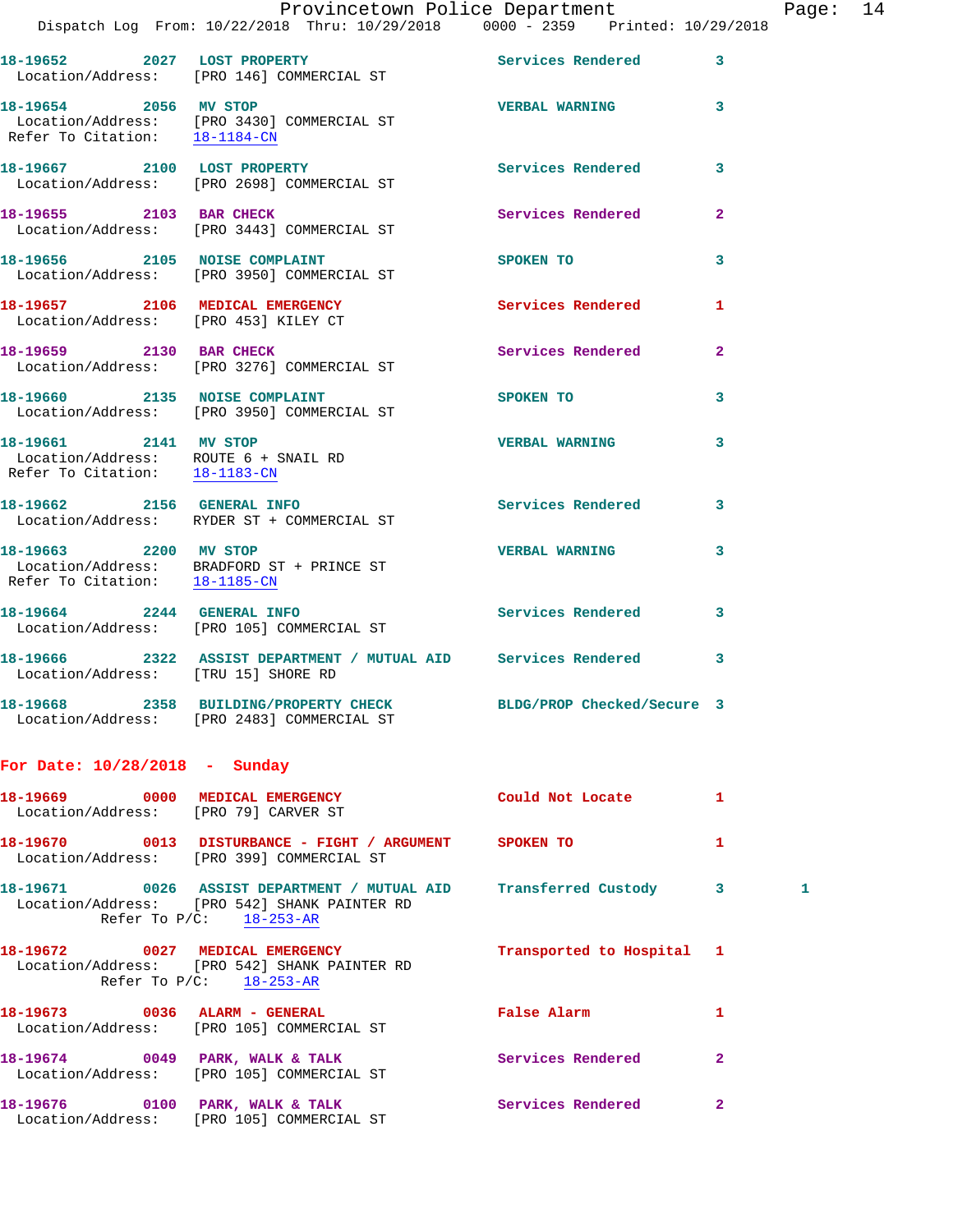|                                                                                                | Dispatch Log From: 10/22/2018 Thru: 10/29/2018 0000 - 2359 Printed: 10/29/2018                                | Provincetown Police Department |              | Page: 15 |  |
|------------------------------------------------------------------------------------------------|---------------------------------------------------------------------------------------------------------------|--------------------------------|--------------|----------|--|
|                                                                                                | Location/Address: [PRO 105] COMMERCIAL ST                                                                     |                                | $\mathbf{2}$ |          |  |
| 18-19675 0125 MV STOP<br>Location/Address: [PRO 2] ALDEN ST<br>Refer To Citation: 18-1186-CN   |                                                                                                               | <b>VERBAL WARNING</b>          | 3            |          |  |
|                                                                                                | 18-19677 0141 MV OBSERVANCE / ASSIGNMENT Services Rendered<br>Location/Address: BRADFORD ST + HIGH POLE HILL  |                                | 3            |          |  |
|                                                                                                | 18-19678 0148 MV OBSERVANCE / ASSIGNMENT Services Rendered<br>Location/Address: BRADFORD ST + HOWLAND ST      |                                | 3            |          |  |
| 18-19683 0218 MV STOP<br>Refer To Citation: 18-1187-CN                                         | Location/Address: COMMERCIAL ST + RYDER ST EXT                                                                | <b>VERBAL WARNING</b>          | 3            |          |  |
|                                                                                                | 18-19682 0219 BUILDING/PROPERTY CHECK Services Rendered<br>Location/Address: [PRO 3259] MACMILLAN WHARF       |                                | 3            |          |  |
|                                                                                                | 18-19681 0222 BUILDING/PROPERTY CHECK Services Rendered<br>Location/Address: [PRO 433] RYDER ST EXT           |                                | 3            |          |  |
|                                                                                                | 18-19684 0323 BUILDING/PROPERTY CHECK<br>Location/Address: [PRO 106] COMMERCIAL ST                            | Services Rendered              | 3            |          |  |
|                                                                                                | 18-19685 0323 ALARM - GENERAL<br>Location/Address: [PRO 514] RACE POINT RD                                    | BLDG/PROP Checked/Secure 1     |              |          |  |
|                                                                                                |                                                                                                               |                                |              |          |  |
|                                                                                                | 18-19687 0554 BUILDING/PROPERTY CHECK<br>Location/Address: [PRO 1886] BRADFORD ST                             | BLDG/PROP Checked/Secure 3     |              |          |  |
|                                                                                                | 18-19688 0602 BUILDING/PROPERTY CHECK<br>Location/Address: [PRO 2499] RACE POINT RD                           | BLDG/PROP Checked/Secure 3     |              |          |  |
|                                                                                                | 18-19689 0734 BUILDING/PROPERTY CHECK Services Rendered<br>Location/Address: [PRO 3430] COMMERCIAL ST         |                                | 3            |          |  |
|                                                                                                | 18-19690 0801 MV OBSERVANCE / ASSIGNMENT Services Rendered 3<br>Location/Address: [PRO 3912] SHANK PAINTER RD |                                |              |          |  |
| 18-19692 0804 MV STOP                                                                          | Location/Address: [PRO 3296] SHANK PAINTER RD<br>Refer To Citation: T1244467                                  | Citation / Warning Issue 3     |              |          |  |
|                                                                                                |                                                                                                               | <b>Services Rendered</b>       | 3            |          |  |
|                                                                                                | 18-19693 6829 MV OBSERVANCE / ASSIGNMENT Services Rendered<br>Location/Address: HOWLAND ST + BRADFORD ST      |                                | 3            |          |  |
| 18-19695 0837 MV STOP<br>Refer To Citation: 18-1188-CN                                         | Location/Address: [PRO 1758] BRADFORD ST                                                                      | <b>VERBAL WARNING</b>          | 3            |          |  |
|                                                                                                | 18-19694 0840 BUILDING/PROPERTY CHECK Services Rendered<br>Location/Address: [PRO 2898] JEROME SMITH RD       |                                | 3            |          |  |
|                                                                                                | 18-19696 6843 ASSIST DEPARTMENT / MUTUAL AID SPOKEN TO<br>Location/Address: [PRO 3259] MACMILLAN WHARF        |                                | 3            |          |  |
| 18-19697 0858 MV STOP<br>Location/Address: [PRO 2521] ROUTE 6<br>Refer To Citation: 18-1189-CN |                                                                                                               | <b>VERBAL WARNING</b>          | 3            |          |  |
| Location/Address: [PRO 3440] ROUTE 6                                                           | 18-19698 0919 MV OBSERVANCE / ASSIGNMENT Services Rendered                                                    |                                | 3            |          |  |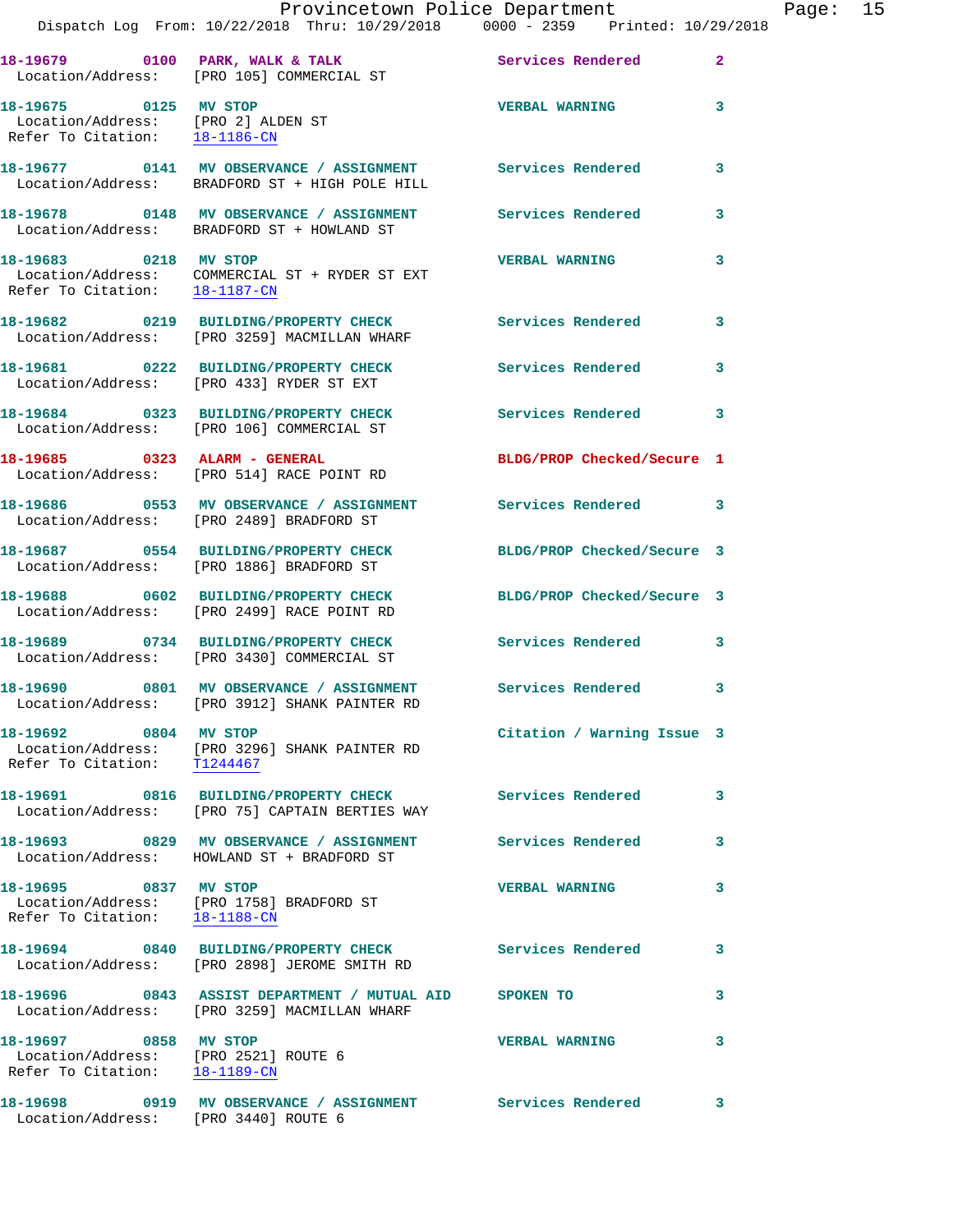|                                                                                                |                                                                                 | Provincetown Police Department      | Page: 16 |
|------------------------------------------------------------------------------------------------|---------------------------------------------------------------------------------|-------------------------------------|----------|
|                                                                                                | Dispatch Log From: 10/22/2018 Thru: 10/29/2018 0000 - 2359 Printed: 10/29/2018  |                                     |          |
| 18-19700 0925 MV STOP<br>Location/Address: [PRO 2518] ROUTE 6                                  |                                                                                 | No Action Required 3                |          |
| 18-19701 0930 MV STOP<br>Location/Address: [PRO 2521] ROUTE 6<br>Refer To Citation: T1244468   |                                                                                 | Citation / Warning Issue 3          |          |
|                                                                                                | 18-19702 0932 ASSIST CITIZEN<br>Location/Address: [PRO 175] COMMERCIAL ST       | Referred to Other Agency 3          |          |
| 18-19703 0938 MV STOP<br>Refer To Citation: 18-1191-CN                                         | Location/Address: [PRO 3430] COMMERCIAL ST                                      | <b>VERBAL WARNING</b><br>3          |          |
| 18-19704 0938 MV STOP<br>Location/Address: [PRO 2521] ROUTE 6<br>Refer To Citation: 18-1190-CM |                                                                                 | <b>VERBAL WARNING</b><br>3          |          |
| 18-19705 1003 MV STOP                                                                          |                                                                                 | <b>VERBAL WARNING</b><br>3          |          |
| 18-19706 1015 MV DISABLED<br>Location/Address: [PRO 2521] ROUTE 6                              |                                                                                 | $\overline{2}$<br>Services Rendered |          |
| 18-19707 1027 MV STOP<br>Refer To Citation: T1244195                                           | Location/Address: [PRO 105] COMMERCIAL ST                                       | Citation / Warning Issue 3          |          |
|                                                                                                | 18-19709 1032 TRAFFIC CONTROL<br>Location/Address: [PRO 3259] MACMILLAN WHARF   | Services Rendered<br>3              |          |
| 18-19708 1054 MV STOP<br>Location/Address: JOHNSON ST<br>Refer To Citation: T1244469           |                                                                                 | Citation / Warning Issue 3          |          |
| 18-19710 1054 FOLLOW UP                                                                        | Location/Address: [PRO 542] SHANK PAINTER RD<br>Refer To Arrest: 18-251-AR      | FOLLOW UP<br>$\mathbf{2}$           | 1        |
| 18-19711 1115 INJURED SEAGULL                                                                  | Location/Address: [PRO 2500] COMMERCIAL ST                                      | Referred to Other Agency 2          |          |
| 18-19712 1128 MV STOP<br>Location/Address: [PRO 2513] ROUTE 6<br>Refer To Citation: 18-1193-CN |                                                                                 | 3<br><b>VERBAL WARNING</b>          |          |
|                                                                                                | 18-19713 1135 MARINE EMERGENCY<br>Location/Address: [PRO 3259] MACMILLAN WHARF  | Services Rendered<br>2              |          |
| 18-19715 1154 MV HIT & RUN<br>Location/Address: ANTHONY ST                                     | Refer To Accident: 18-132-AC                                                    | Services Rendered<br>2              |          |
|                                                                                                | 18-19714 1159 PARK, WALK & TALK<br>Location/Address: [PRO 3259] MACMILLAN WHARF | Services Rendered<br>$\mathbf{2}$   |          |
| 18-19716 1223 MV STOP<br>Refer To Citation: 18-1194-CN                                         | Location/Address: PRINCE ST + BRADFORD ST                                       | 3<br><b>VERBAL WARNING</b>          |          |
| 18-19718 1252 LOST KEYS                                                                        | Location/Address: [PRO 542] SHANK PAINTER RD                                    | <b>Services Rendered</b><br>3       |          |
| 18-19719 1327 TRAFFIC CONTROL<br>Location/Address: ROUTE 6                                     |                                                                                 | Services Rendered<br>3              |          |
| 18-19721 1335 LOST WALLET                                                                      | Location/Address: [PRO 542] SHANK PAINTER RD                                    | Services Rendered<br>3              |          |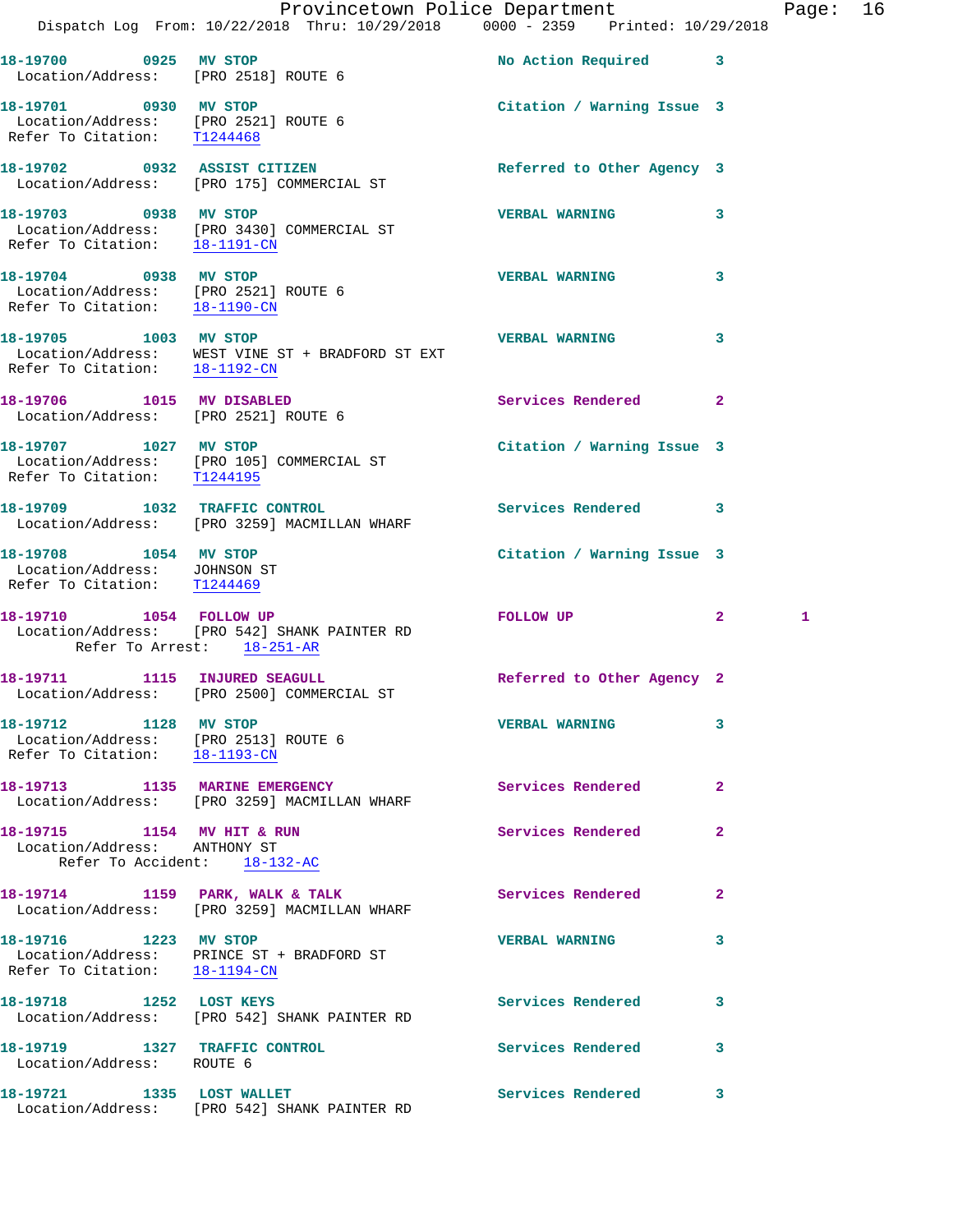|                                        | Dispatch Log From: 10/22/2018 Thru: 10/29/2018 0000 - 2359 Printed: 10/29/2018                                     | Provincetown Police Department Page: 17 |                |  |
|----------------------------------------|--------------------------------------------------------------------------------------------------------------------|-----------------------------------------|----------------|--|
| Location/Address: COMMERCIAL ST        | 18-19723 1445 LOST PROPERTY                                                                                        | Services Rendered 3                     |                |  |
|                                        | 18-19724 1534 BUILDING/PROPERTY CHECK BLDG/PROP Checked/Secure 3<br>Location/Address: [PRO 1778] SHANK PAINTER RD  |                                         |                |  |
|                                        | 18-19725 1534 MV OBSERVANCE / ASSIGNMENT Services Rendered 3<br>Location/Address: [PRO 537] SHANK PAINTER RD       |                                         |                |  |
|                                        | 18-19726 1601 PARK, WALK & TALK Services Rendered<br>Location/Address: [PRO 165] COMMERCIAL ST                     |                                         | $\mathbf{2}$   |  |
|                                        | 18-19728 1650 BUILDING/PROPERTY CHECK BLDG/PROP Checked/Secure 3<br>Location/Address: [PRO 3033] COMMERCIAL ST     |                                         |                |  |
|                                        | 18-19729 1651 HARASSMENT / THREATS<br>Location/Address: [PRO 3296] SHANK PAINTER RD                                | SPOKEN TO                               | $\overline{2}$ |  |
|                                        | 18-19732 1819 MV DISABLED<br>Location/Address: ROUTE 6 + HOWLAND ST                                                | Services Rendered                       | $\overline{2}$ |  |
|                                        | 18-19733 1831 PARK, WALK & TALK<br>Location/Address: [PRO 105] COMMERCIAL ST                                       | Services Rendered                       | $\mathbf{2}$   |  |
|                                        | 18-19734 1951 BAR CHECK<br>Location/Address: [PRO 356] COMMERCIAL ST                                               | No Action Required 2                    |                |  |
| For Date: $10/29/2018$ - Monday        |                                                                                                                    |                                         |                |  |
|                                        | 18-19736 0005 BUILDING/PROPERTY CHECK BLDG/PROP Checked/Secure 3<br>Location/Address: [PRO 512] PRINCE ST          |                                         |                |  |
|                                        | 18-19737 0005 PARK, WALK & TALK<br>Location/Address: [PRO 3870] COMMERCIAL ST                                      | No Action Required 2                    |                |  |
|                                        | 18-19738 0012 BUILDING/PROPERTY CHECK BLDG/PROP Checked/Secure 3<br>Location/Address: [PRO 530] SHANK PAINTER RD   |                                         |                |  |
|                                        | 18-19740 0016 BAR CHECK<br>Location/Address: [PRO 3443] COMMERCIAL ST                                              | No Action Required 2                    |                |  |
|                                        | 18-19739 0019 MV OBSERVANCE / ASSIGNMENT No Action Required 3<br>Location/Address: [PRO 2577] BRADFORD ST          |                                         |                |  |
| Location/Address: CONWELL ST + ROUTE 6 | 18-19742 0115 MV OBSERVANCE / ASSIGNMENT Services Rendered 3                                                       |                                         |                |  |
|                                        | 18-19743 0157 BUILDING/PROPERTY CHECK BLDG/PROP Checked/Secure 3<br>Location/Address: [PRO 182] COMMERCIAL ST      |                                         |                |  |
|                                        | 18-19744 0205 ALARM - GENERAL<br>Location/Address: CARVER ST + BRADFORD ST                                         | No Action Required 1                    |                |  |
|                                        | 18-19745 0211 BUILDING/PROPERTY CHECK BLDG/PROP Checked/Secure 3<br>Location/Address: [PRO 3259] MACMILLAN WHARF   |                                         |                |  |
|                                        | 18-19746 0253 MEDICAL EMERGENCY<br>Location/Address: [PRO 1014] NELSON AVE                                         | Transported to Hospital 1               |                |  |
|                                        | 18-19747 0409 BUILDING/PROPERTY CHECK Services Rendered 3<br>Location/Address: [PRO 3430] COMMERCIAL ST            |                                         |                |  |
|                                        | 18-19748 0429 MV OBSERVANCE / ASSIGNMENT Services Rendered<br>Location/Address: SHANK PAINTER RD + JEROME SMITH RD |                                         | 3              |  |
| Location/Address: ROUTE 6              | 18-19749 0529 MV OBSERVANCE / ASSIGNMENT Services Rendered                                                         |                                         | $\mathbf{3}$   |  |
|                                        | 18-19751 0633 BUILDING/PROPERTY CHECK BLDG/PROP Checked/Secure 3<br>Location/Address: [PRO 519] RACE POINT RD      |                                         |                |  |
|                                        |                                                                                                                    |                                         |                |  |